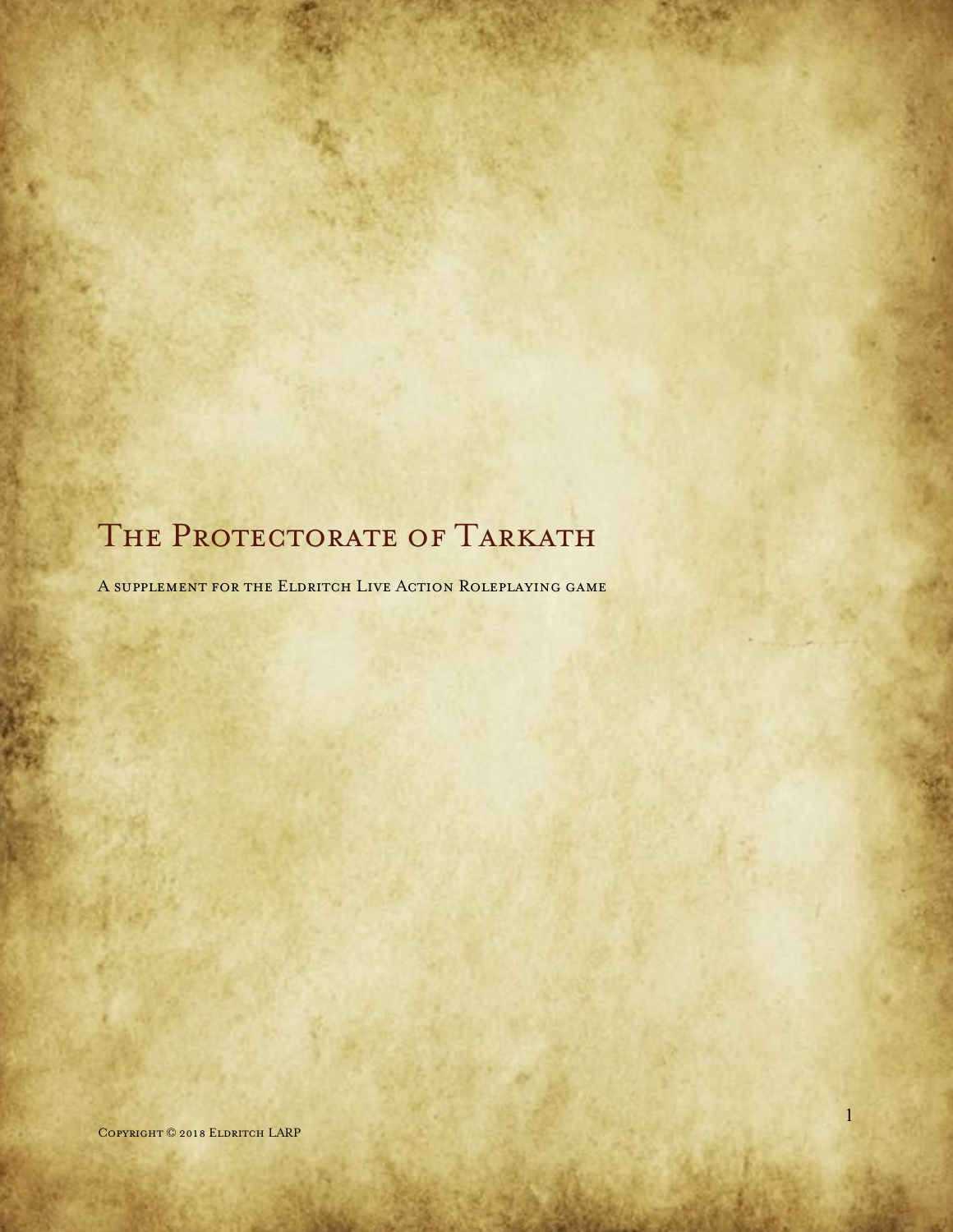The ELDRITCH Live Action Roleplaying game is a lovingly crafted work of fiction created by John Kozar, Faye Ferguson, and Spencer McGhin, with additional input from, and content created by Megan Durham, Jessica Sills, Thomas Marshbanks, Galen Hall, and Joe Meyer. Special thanks to Lehanna Allen, Carl Holzbog, and anyone else who ever listened to us prattle on about the project. Thanks to everyone who helped to make this strange dream a reality.

A very special thank you to our Kickstarter backers: Jillian Bendixen, David Paul, Charles Cadwallader, Sam Fitterman, Megan Durham, Todd Branch, Jospeh Walterbach, Mark Cockerham, Edward Febish, Aaron Alberg, Talieson C. Solmon, Josh Fryer, Alex Gardipe, Adrian Lippy, Chris Pozsgai, Tony Davis, Amanda Pink, Mario Medina, Sarah Robicheau, Josh Dillard, Jeff Kramer, Thomas McFarland, Stephan Empson, Alexander West, Jenna Montgomery, Erika Shaffer, Kathy Empson, Kerry Beckett, Kevin Bryan, Gabriel Taylor, David Hollingsworth, Joseph Klas, Nick Reno, Jen Coghill, Edite Forman, Will Bishop, Phillip Brown, Daniel Slentz, Russ Skurski, Tony DeFrancisco, Mark Butler, Cefyn Shryock, Sethron Bowman, Marc Schiermeier, Elyssa Lind, Jenna Jennings, James Yarton, Julie Iaccarino, Luke Barker, Mae Empson, Cass McQueen, and Peter Whale.

All art byWilliam Weird and Mel De Carvalho

Art direction by Spencer McGhin and John Kozar.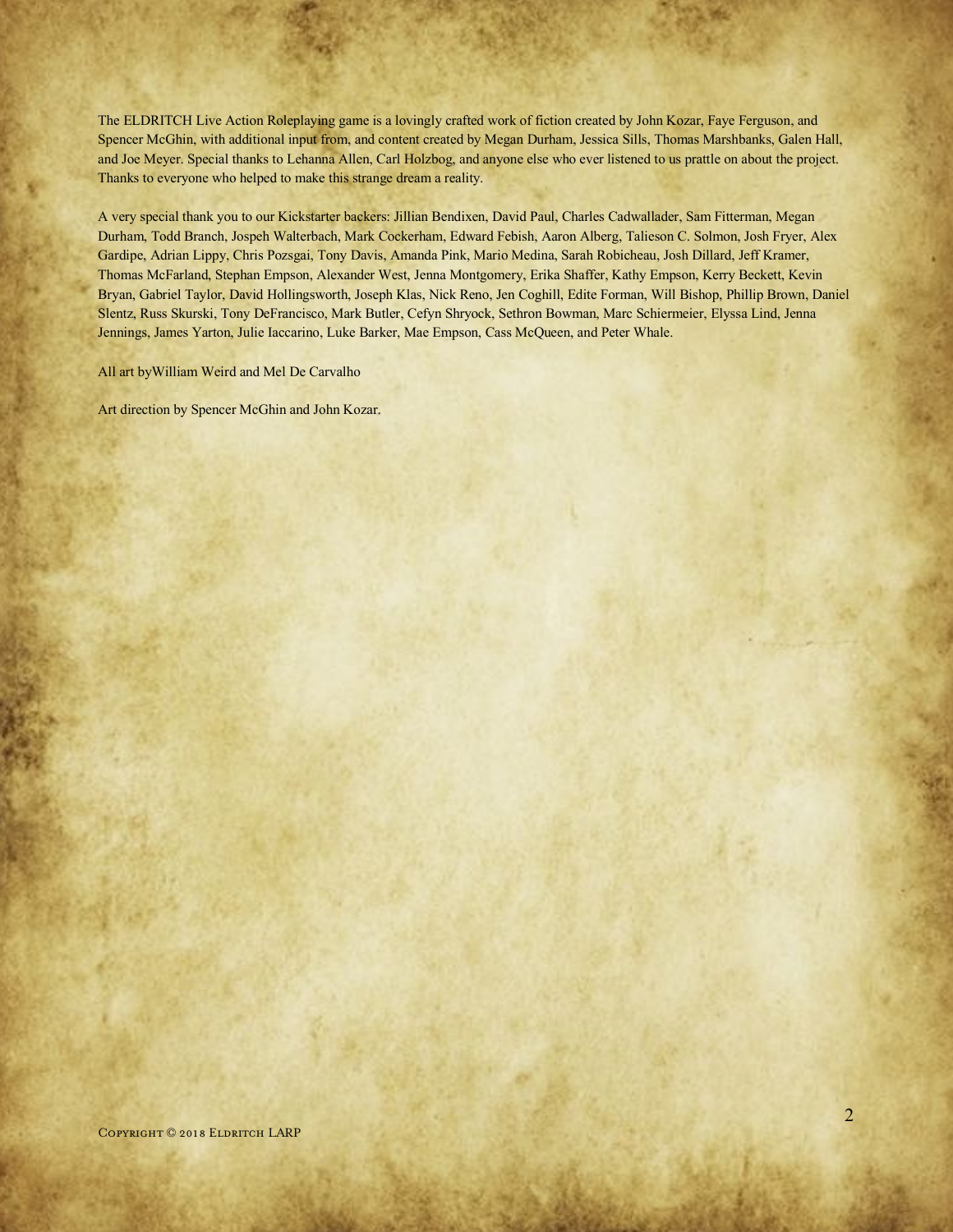# Welcome to Tarkath…

Tarkath is a land of the barren and the exotic, located in the furthest Southern region of Arnesse. It is a desolate wasteland of ashen deserts filled with deadly creatures, where the very soil itself is poisonous to life. Here, House Aragon and its vassals have carved out an empire that has lasted over one thousand years. The people of Tarkath are hardy, passionate, and freedom-loving, embracing life with a wild abandon as though each day were their last. Here, some of the finest minds in Arnesse make their home. It is a haven for scholars and the home of the Apotheca. Tarkath's warriors are among the most skilled in Arnesse, striking like the snakes after which they style themselves. It is a land of curious wares and exotic goods where one can purchase almost anything for a price. Tarkath is a land unlike any in the Kingdom, with its own customs and practices that are singular among their northern neighbors; a land of fallen dragons and snakes, of ancient tombs, and lores lost long ago to the world of men.

# Using This Guide

The general player supplements for Eldritch are intended to provide detailed information to those players that begin play with characters from the corresponding region. All information in this guide is to be taken as in-play, known by you and others that begin play with characters from the area or who for one reason or another would have occasion to have extensive knowledge of the area. You may over the course of Eldritch events discover new information that corresponds to your homeland, though how you choose to share this information is entirely up to your character.

# MAJOR FIGURES OF TARKATH

#### **Giles Bannon II**

*His Majesty, Giles Bannon II, King of the Ardan, Lord Sovereign of the Seven Protectorates and Defender of the Vale*

King Giles Bannon II is the King of Arnesse and despite making his home in the Kingdom's capital of Highcourt in the Sovreignlands, he is well known and widely disliked by the Tarkathi. Some may regard him as a brilliant and idealistic visionary, but most in Tarkath see him as little more than a corrupt Bannon tyrant who murdered his own father to gain the throne twelve years ago. Giles II is well known to be a follower of the Aurorym faith, a religious belief which many

in the South feel, at best, is misguided, and at worst, a threat to their future and the future of the Kingdom. The King is said to have fevered visions and now almost entirely rules the Kingdom based on the advice of visions from an imaginary prophet and his priestly counselors. There are powerful rumors in Tarkath that Giles II is entirely mad and that his advisors are merely covering for him. For many in Tarkath, Giles II has abandoned the old ways entirely, one of the few things that made Bannon rulership tolerable. There is a real fear in Tarkath that the King is soon to delcare the Aurorym faith the official and mandated religion of the entire Kingdom. Giles II's decree, instituting a series of morality laws three years ago only increased this fear as it clearly seemed targeted at the Tarkathi and their lavish, often vice-ridden lifestyles. One would be hard pressed to find any Tarkathi who supports the King's rule and thinks he should remain in power. Though few speak openly about it, the sentiment is growing stronger with each passing month that something needs to be done.

#### **Aline Bannon**

*Her Majesty, Aline Bannon, Queen of the Ardan, Queen of Flowers*

Aline Bannon is the wife of King Giles Bannon II. She was born into the upstart great house of Blayne, now a staunch ally of the Bannon monarchy. Even in a land of alluring women, Aline is considered very beautiful and not a few Tarkathi men are envious that a man such as Giles II is fortunate enough to have her as his wife. She is known as the Queen of Flowers because she often wears floral patterns on her outfits and is well known for requiring flowers be present as a prominent decoration in those places she frequents. Not much is known of Aline beyond the fact that she is well respected among many Tarkathi for her work with the poor and the common people. This has earned her a great deal of respect in the south. There are some who feel that she is genuinely good and that her kindness is one of the things that keeps her husband's tyranny in check. While sentiment against Giles II is often very strong, opinions of his wife are surprisingly positive, many feeling like she may be a prisoner that needs to be rescued from her terrible marriage.

#### **Lyra Aragon**

*Lyra Aragon, Lady Paragon of Tarkath* 

Lyra Aragon is the eldest child of Lord Vaeros Aragon, the former Lord Paragon of Tarkath. Lyra is a woman of great beauty with long dark hair and eyes the color of purest silver. She has served as the Stewardess of the Dragon Throne since her father abdicated the seat to her in 746. Since then, she has been a moderate ruler, seeking to pacify increasing tensions in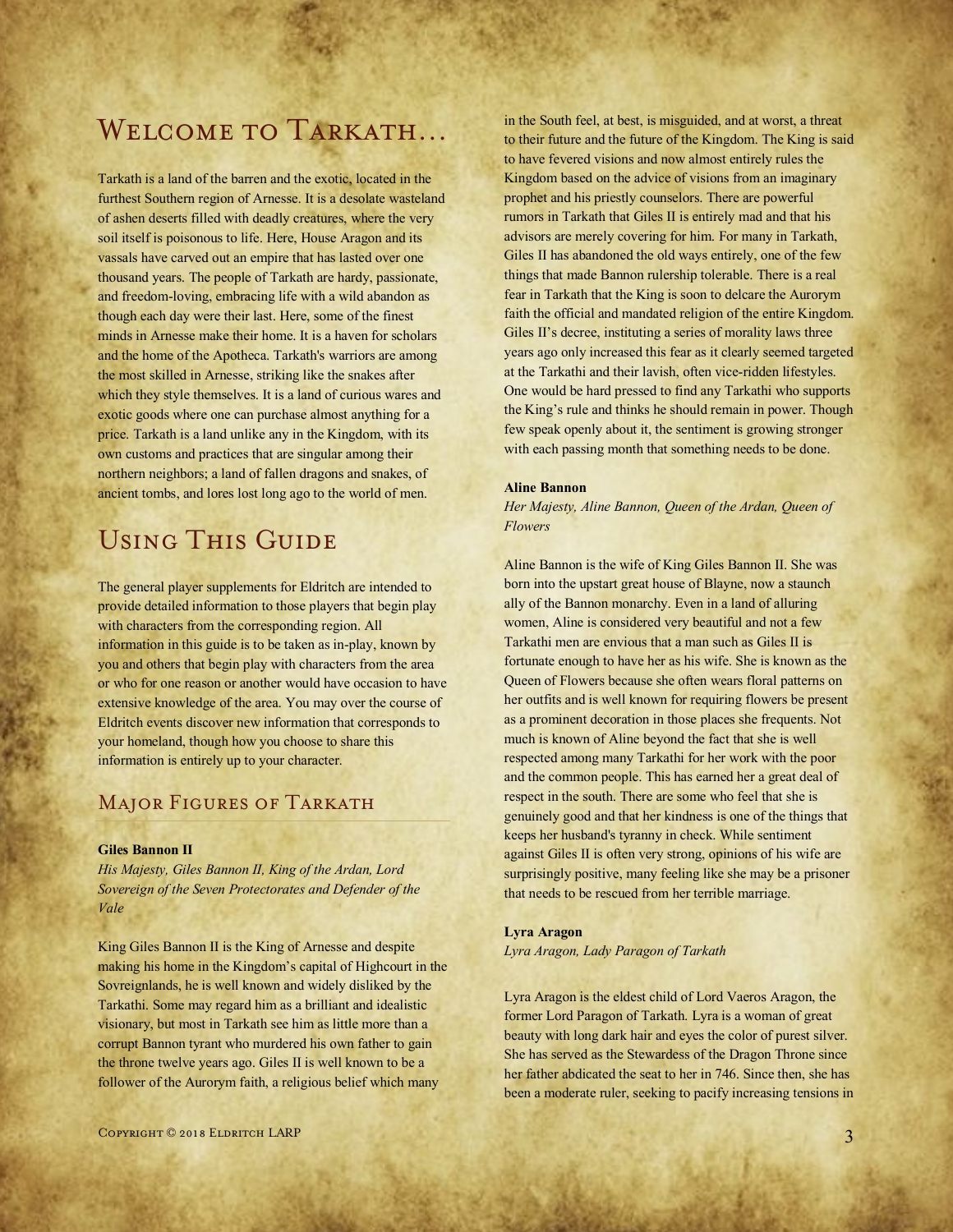Tarkath. Quite a few In Tarkath see the Lady Paragon as too moderate and not willing enough to make any aggressive moves against the tyranical Bannon monarchy. This has caused some level of unrest among the people of the south. Lyra Aragon, like her husband Lord Nebzer, is an excellent fighter. Her favored weapons are a pair of gleaming dragonsteel daggers that are decorated with jade and ivory inlay. She will not take a champion and fights all her own duels. Lyra earned the name the Jade Asp because of the number of men and women she's sent to their graves, in battle or otherwise. In addition her roles as Lady Paragon and a famed warrior, she is also a mother of three children, Dastan, age 18, Valena, age 16, and a younger son named Sethris, who is 6.

#### **Nebzer Aragon**

*Nebzer Aragon, Lord of the Spire*

Nebzer Aragon is the husband of Lyra Aragon and is the First Spear of Tarkath. If Lord Nebzer has been beaten in a battle, no one has lived to tell of it. He is the best fighter in the south and while it's untested, possibly in the entire Kingdom. Nebzer is the twin brother of Mylena Durant. Once, Nebzer was as fiery as any southron warrior; a staunch proponent of marching north war, much like his sister, but after eighteen years of marriage and three children, he has less of a desire to plunge headfirst into a conflict. He and Lyra split many of the duties of rulership, managing the many affairs local to Dragonspire while the Lady Paragon handles foreign matters. Lord Nebzer is also heavily involved in raising his three children and he's been the primary tutor for Dastan and Valena. Nebzer is regarded with an almost legendary status in Tarkath. He is a fair minded and even-handed ruler but can have a vicious temper when roused. This has gotten him into more than one duel and, like his wife, he insists that he fight his own battles.

#### **Vaeros Aragon**

*Vaeros Aragon, Lord Vizier of Tarkath*

Lord Vaeros it the father of Lyra Aragon and the former Lord Paragon of Tarkath. Eighteen years ago, he chose to abdicate his seat to his daughter such that his family might remain in power. It was officially stated that he stepped down due to his inability to show progress on unseating the Bannons from the throne. Privately, many felt that Vaeros was weak on his half brother, King Giles I. He has been a figure shrouded in controversy though it is to Vaeros that Tarkath owes much of their modern success and stability. Vaeros is one of the finest political minds in the Kingdom, a master of the game,

creating plans within plans as he calculates the moves of Aragon's friends and enemies. Vaeros is aging but that has done little to slow him down. He is still the primary advisor to the Lady Paragon and it is not unusual for him to speak in her place when she is unavailable. His personal collection of lore and knowledge of Tarkath is said to be the rival of even the scrolls and tomes of the Apotheca's Ashen Tower. His advanced age and long white hair have earned him the nickname 'the Gray Snake' in the court of Dragonspire.

#### **Myles Aragon**

*Myles Aragon, Knight Master of the Blood of Ezjdar*

Myles Aragon is the brash son of Lord Vaeros, brother of the Lady Paragon, and commander of House Aragon's army. Myles is not a scholar or an administrator. He is a warlord in the mold of those from the time before the Great War. To many of the common people in Tarkath he is a modern hero. Currently Lord Myles has been involved in an extensive campaign to rout and drive out the raiders near the Western Blight and the Dragon's Gate. Myles makes it no secret that he wishes to bring many of the outcast factions in Tarkath to heel or to see them eradicated entirely. This has led many to speculate that if war with the north does not come soon, that Myles may instead make targets out of the unaligned and outcast sirats in Tarkath.

# **HISTORY**

The following section details that common historical information known to those who call Tarkath their home. While there is certainly more history to the faction, it will need to be discovered via the proper in-game channels.

Tales speak of a generation-old conflict known as the Bastard War, in which Queen Eleanor Bannon battled several halfsiblings over almost a decade of bloody conflict. She proves the victor after defeating several rival claimants, until finally marrying her half-brother, Royce Wolf, a bastard, who is crowned as King Miles Bannon I. It is widely rumored that Queen Eleanor and King Miles detest each other, but a child is born from their union, Giles. King Miles had a public affair with Lady Lesha Aragon, who herself is married to the legendary warrior Ser Drevyn Durant, a knight of the Blood of Ezjdar. Miles and Lesha have a son out of wedlock named Charles and when King Miles embraces him as his own son, naming him a Bannon, Ser Drevyn is so incensed, that he boldly challenges the king to a duel to the death. Arrogant till the very end, King Miles Bannon accepts and, after refusing to elect a champion, is killed in the ensuing fight.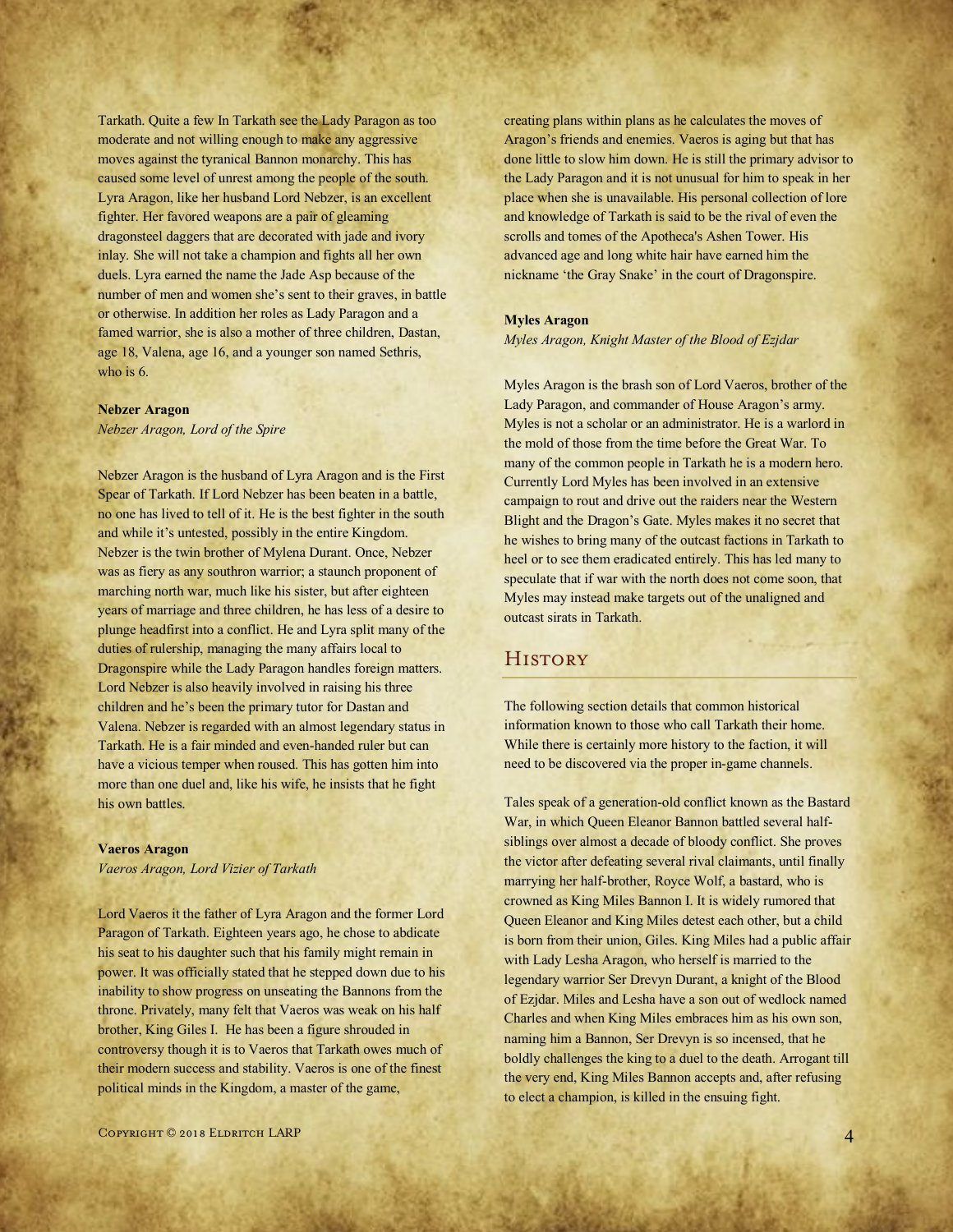The Queen does not remain widowed for long, soon marrying Lord Astor Aragon, and places a member of the Aragon family on the throne as King Regent. King Astor Aragon and Queen Eleanor rule wisely for many years, seeking to restore the land to health after years of civil war left the people and the country ravaged. Both monarchs did a great deal to bring stability back to the Kingdom of Arnesse but struggle to fully restore prosperity and health to the Kingdom. Queen Eleanor and King Astor have a son born from their union, Vaeros. King Astor is like a father to young Giles and raises him to be a good and just man, seeking to prevent the boy from being corrupted and twisted by his Bannon blood. King Astor and his Queen are both well-loved by the people and to this day King Astor Aragon is lauded by the people of Tarkath as a hero; an example of what Tarkathi rulership would bring.

Giles comes of age in, and takes the throne in the time of a struggling Kingdom. Thanks to the teachings and wisdom of Astor Aragon, he proves to be a fair-minded king who spends most of his twenty-five-year reign improving the administrative structure of Arnesse. King Giles proves to be a wise administrator and, though he is not well liked by many of the people, his reign brings a great deal of prosperity to Arnesse. Among the commonfolk, Giles I is best known for his significant rework of the kingdom's legal systems, wherein he gives non-nobles more rights and protections, but also places more power in the hands of the local nobility. While some nobles use this newfound power wisely, others find it to be an effective means by which to more mercilessly abuse their people. The new laws also allow for spouses to annul marriages, though this had little impact on most commonfolk, who infrequently ended their unions.

But the cursed blood of Bannon would not be denied. King Giles I has deep flaws as a person and the people find it endlessly entertaining to gossip about his lacivious personal life. His love of women would become the stuff of legend. When he is crowned, Giles takes Lady Rosalind of House Bannon to be his queen and she bears him a son, Giles. Rumors of malcontent between he and Queen Rosalind become reality when he annuls their marriage. Almost immediately, he marries Lady Elysande of House Corveaux, who too, bears him a child, a daughter Emma. The King remains married to Elysande for several years, but he eventually tires of her. Shortly after, the Queen is accused and found guilty of adultery, resulting in her execution. Less than a year later the King marries Queen Elysande's young cousin, Alice. It is said that the King has hase a love curse placed upon him, a notion that seems true when his ill-fated union to

Alice ends when she and her son Kerrigan die less than a year later in childbirth.

Within Tarkath, the current Lord Paragon, Vaeros Aragon comes under attack from his own nobles. They accuse him of not doing enough to place an Aragonese King on the throne. Despite Vaeros's insistence that there is a larger plan, he is forced to acquiesce. He narrowly manages to avoid civil war within Tarkath by wedding his daughter Lyra to Nebzer Durant and abdicating his title as Lord Paragon. In the north, the situation gets even worse as reports tell of a King Giles I that has gone quite mad, declaring that he has received a vision that the Aurorym faith would bring about the end of the Kingdom of Arnesse. In response, he passes an edict placing massive restrictions on religion throughout the Kingdom. When Giles I marries Lady Maeve Innis, the growing tensions in the Kingdom come to a breaking point.

When Queen Maeve is announced to be with child in 750, the fear of an Innis heir to the throne fuels the rumors that the King and Queen are both involved in witchcraft. These accusations are joined by powerful voices from within the Aurorym faith who claim that the King must be removed from power. In 751 Giles II, son of the King, marches on Highcourt with a rebel army to seize the throne from his father. House Aragon heeds the call to aid King Giles I in defending his throne and sends troops to resist the rebels. King Giles I refuses the aid of the Aragon troops and they are and forced to watch as Giles I is defeated by his son on the battlefield at Lanton. Rumors run wild throughout the Kingdom about the Aurorym faith and how its valiant Vellatora knights carried Giles II to victory almost single-handedly. King Giles I and Queen Maeve are captured, put on trial for witchcraft, and both are burned at the stake for their crimes. Giles II is crowned King of Arnesse in 752. He promptly cements his alliance with House Blayne by marrying Aline, daughter of Lord Paragon Frederick Blayne.

# The Present

The year is 763 and King Giles II has sat on the throne of Arnesse for twelve years. The King is known to be a purist, a zealot, and a dictator. He believes himself a visionary, a wise ruler who plans to usher in a new age of glory for Arnesse, but in reality has become one of the most divisive monarchs in the history of the Kingdom. He ruthlessly enforces his puritanical worldview on everyone he encounters. The pious are rewarded and the profane are punished. The King empowers those who are loyal to the Aurorym faith. Those who are not faithful are disregarded or marginalized. Those he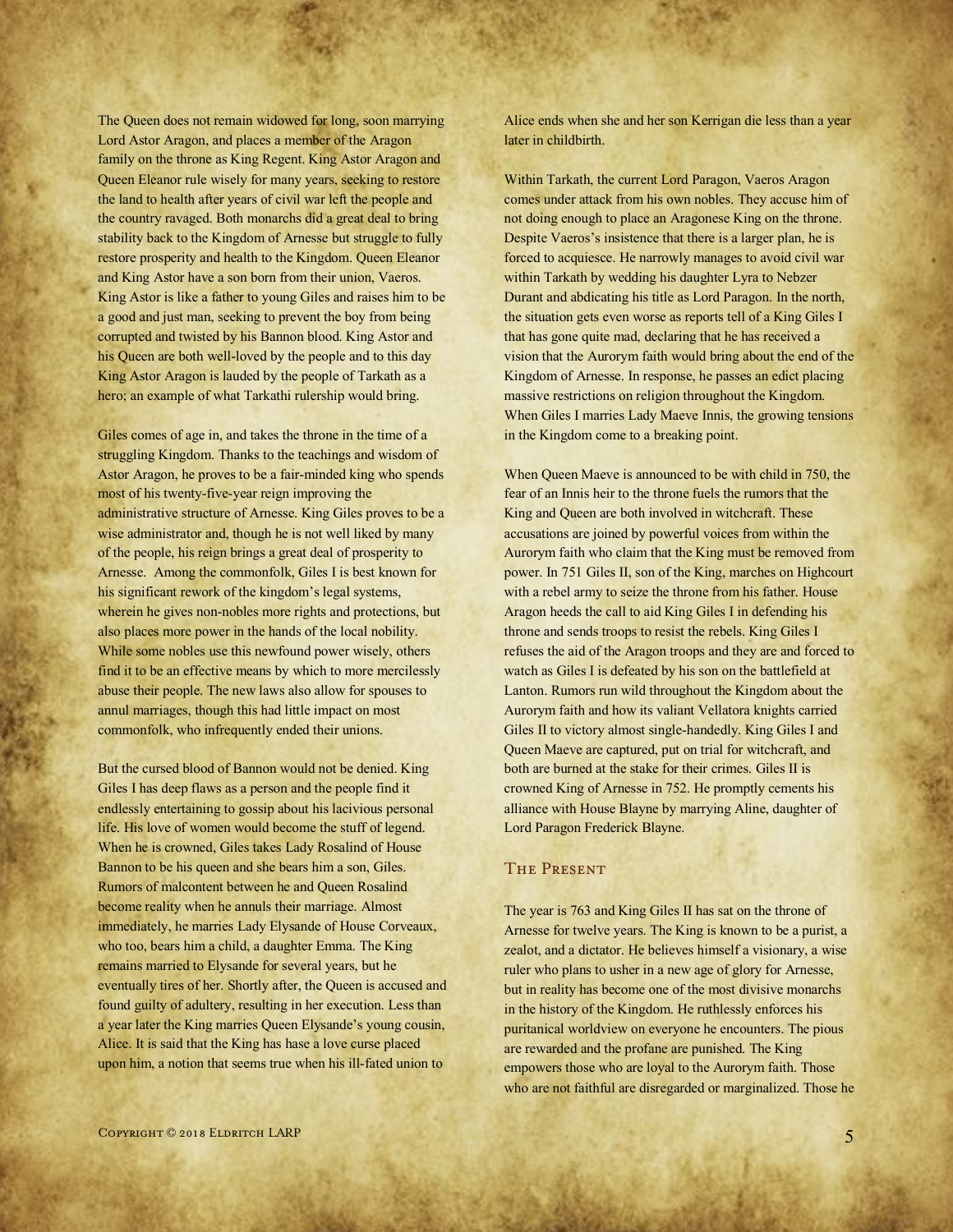deems threats are killed or banished. This has sent many of the rich and power scrambling to either adopt the Aurorym faith or find other ways to gain his favor.

Fortunately for many in the south, Tarkath has always been a land apart. The people there live in such a distant and hostile environment that the events of Highcourt and the north can often feel worlds away. There is a real fear stirring in Tarkath that the spread of the Aurorym faith could change this. For while the desolation of the wastes can alone defeat armies, it is much harder to defeat an ideal. While King Giles has stopped short of making the Aurorym the official religion of Arnesse, it may only be a matter of time before he does. Many feel that should this happen, the faith of the Dawn will shake the very foundations of life in Tarkath to their core and change their way of life forever. The Tarkathi value their families, their freedom, and their traditions. As a result, most Tarkathi are extremely resistant to the idea of a foreign faith and while members of that religion are not forbidden in the southern realm, those who visit find very few friendly faces among the Tors of the south.

Since King Giles II has taken the throne, Tarkathi power in the Kingdom has slowly begun to fade. This is partially because the King does not trust the nobles of Tarkath. In addition, Tarkath is an ancient place who strongly identifies with the old ways. As such, the people of the south are wont to find themselves misunderstood and maligned. The power of the Aurorym is growing in the courts of the north and their religious teachings do not find themselves compatible the Tarkathi's excessive lifestyles. The king even goes so far as to pass a series of decrees aimed at punishing those behaviors found reprehensible by the faith to which he finds himself beholden. The edict has been met with hostility in Tarkath, where many believe it was deliberately aimed at their more liberal lifestyle choices.

House Aragon also have trouble at home. The pressure to remove King Giles II from the throne, and a general civil unrest around his rule continues to propagate. If House Aragon cannot find a way to slow this rising tide, Tarkath faces the very real threat of a civil war that would likely be so bloody it would take a generation to recover. There is an equal unhappiness over the growing Aurorym faith. A particularly vocal minority within Tarkath claims that the Aurorym prophecy foretelling the arrival of their savior, Magnus Blayne, was stolen from a Tarkathi source long ago. They claim Magnus Blayne is a false prophet and that a hero will instead rise from the south, defeat the darkness, and restore Tarkath to its former glory.

To make matters worse, the technology that sustains Tarkath is beginning to break down. Much of this technology is vital to keeping the Tors operating in the wastelands and over time, the knowledge of how to maintain and build it has been lost. This leaves many in Tarkath facing the reality that if they can't find a way to restore or repair these machines, that to survive, they must leave the wastes. This would force a great diaspora and the people of Tarkath would have to find a new home, either in the North or another region yet to be revealed.

# Aragon High Houses

#### House Aragon of Dragonspire **Castle:** Dragonspire

**Ruler:** Lyra Aragon, Steward of the Dragon Throne, Lady Paragon of Tarkath, the Jade Asp, the Lady of the Spire

The seat of power in Tarkath lies within the ancient Tor known only as Dragonspire. Rising from the surrounding wastes that surround it like a gleaming spike of pure white, it is the tallest architectural structure in Arnesse. Its exact age is unknown, but the the spire has existed since Tarkath was settled a millenia ago. Near the top of the tower sits a massive stone dias, upon which rests the legendary Dragon Throne, a mighty seat carved from the bones of the ancient wyrms that served beneath it. Beneath the Throne rests a smaller seat carved from bone that is reserved for the Steward of the Throne. This is where sits the Lady Paragon of Tarkath, Lyra Aragon. It has been almost two centuries since a Tarkathi sovereign has sat on the Dragon Throne. The Lord Paragons of Tarkath rule the land in the place of a monarch. By law the King of Arnesse has a claim to sit on the Throne, but no northern ruler has ever dared travel to Dragonspire.

House Aragon of Dragonspire has ruled Tarkath for almost four centuries and they have done so with a mix of politics, violence, and guile. Despite rumors to the contrary, the Aragons are known to be one of the most honorable and just families in all Arnesse. Those who see only their misdeeds and give credence to rumors fail to see that in Tarkath, to show weakness is to invite death. While the methods they employ appear harsh to outsiders, they are more survival mechanisms than genuine malice. Were it not for those methods, the more militant houses of the south would be in a near constant state of war with the north. To this end, the Aragon rulers go to great lengths to project an aura of strength whenever possible.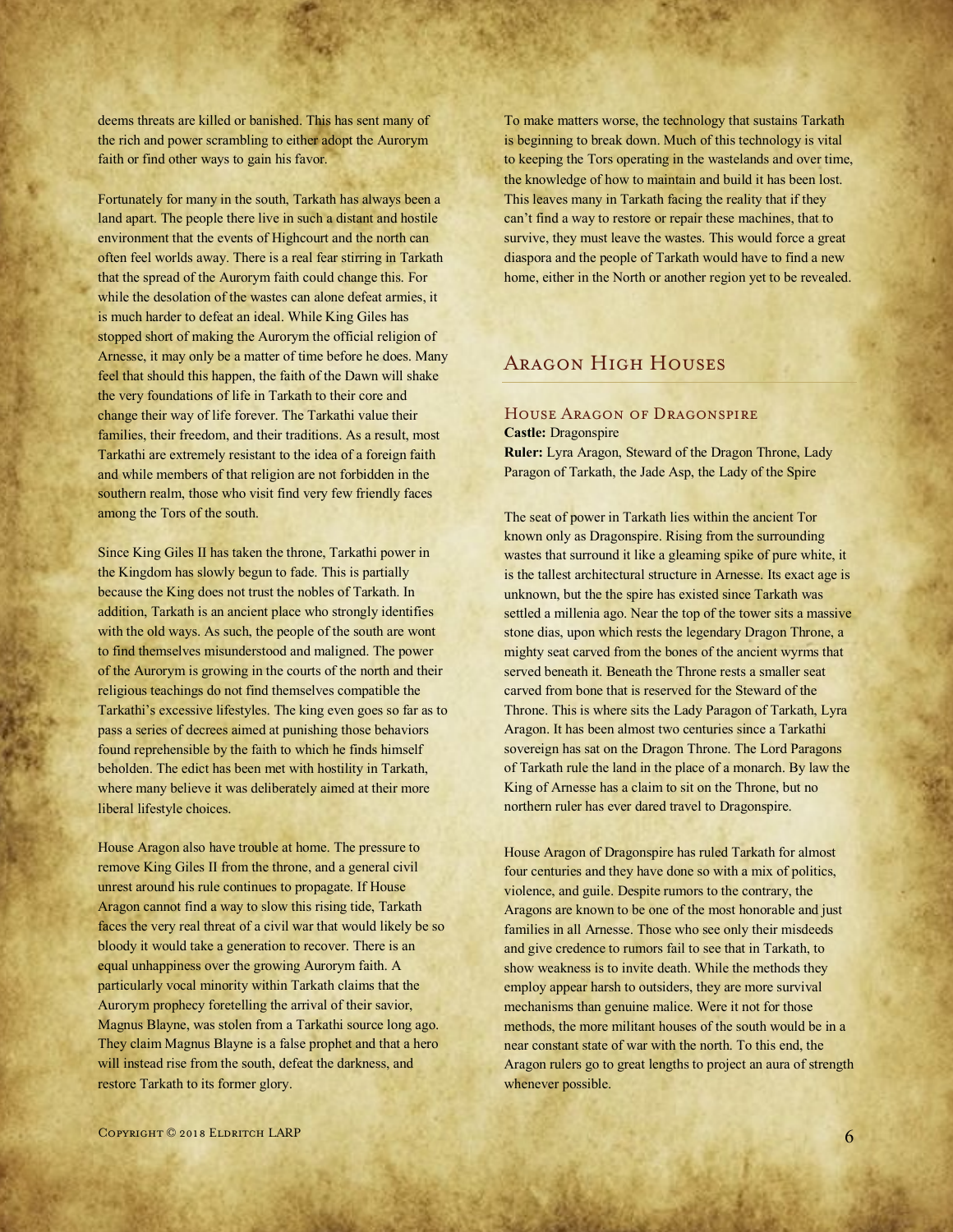#### House Aragon of Taliesin

**Castle:** Taliesin **Ruler:** Rylen Aragon, Lord of the Golden City

Taliesin, the Golden City, was founded centuries ago by the legendary Aragonese King, Roland I. Since then, it has grown into the second largest trade city in Arnesse. A little over a decade ago, Taliesin was run by House Pyon, a vassal to the Aragon family. The Pyon family was removed from power and fled the city. Rulership of Taliesin was given to Lord Rylen Aragon and his Corveaux wife, the Lady Emmeline.

In the last decade, Taliesin has begun to flower once again as Lady Emmeline has opened the gates of the Golden City to foreign traders, visitors, and investors. Taliesin has established strong trade routes with King's Crossing to the north and the Free City of Orn to the southwest along the coast. Foreign goods flow into the city in amounts never before seen and as a result, have made the Aragons very wealthy. The Black Market, though hidden, has an extremely strong presence in this city given the thriving drug trade. Many foreign visitors specifically make a pilgrimage to Taliesin to acquire goods and services that are hard to obtain or illegal in other markets.

## HOUSE ARAGON OF TOR SIRAT

**Castle:** Tor Sirat **Ruler:** Nessa Aragon, Lady of the Heavens

If there is a center of spiritualism in the South, it is Tor Sirat. They are the keepers of Karna, the necropolis that is the final destination of those who are judged worthy by the scales of Kephrix. Tor Sirat sits on a massive rise near the end of the Khyber River and has very little in the way of martial defenses; all who make it this far into the wastes are welcomed. This is a city that knows little prejudice. All are equals who come to Tor Sirat in peace. Here, there are no grand palaces or sweeping spires, all things left simple so that its residents might come to focus on what lies beyond the realm of the physical. The residents of the city seek to create sacred spaces wherein visitors and residents can pray, meditate, and exchange ideas with others.

Tor Sirat is ruled by Lady Nessa Aragon, known to many as the Serene Lady of the Heavens. She is a fair minded and wise noble who has done much to grow the Tor over her two decades as ruler. As part of her quest for enlightenment, Lady Nessa has taken a Vow of Sanctity, swearing to take no lover or spouse and eschewing many pleasures of the physical

world. Tor Sirat is open to any who can survive the journey to reach it. It is not uncommon for those seeking enlightenment to travel there on pilgrimage and quite a few choose to stay, joining the ranks of the Ysai, or the Heavensworn, who serve as attendants, guides, and guards. While few can contest that strange, even inexplicable visions when visiting Tor Sirat, skeptics are quick to blame shifting winds carrying hallucinogenic gases bubbling up from great crevasses in the Valley of Vapors to the south.

# HOUSE ARAGON OF TOR OBOLUS

**Castle:** Tor Obolus **Ruler:** Ormund Aragon, Lord of the Underworld

If there is a veiled sister to Tor Sirat, it is Tor Obolus. At the end of the River Tethys lies a series of great rents in the earth that lead into a complex network of tunnels, caves, and caverns that are collectively known as Tor Obolus. Night and day, the burning fires within the tunnels cause a pitch-black smoke to pour out of the crevasses into the sky, darkening it for miles in each direction. Whereas Tor Sirat is about spiritualism and ascension, Tor Obolus is about revelation and the acquisition of power, no matter the cost. In all of Tarkath, only House Durant has a greater focus on its military and matters of war. The Aragons of Tor Obolus also have a keen interest in mysticism, welcoming oracles and other spiritualists, a practice uncommon among other High Houses of Tarkath. The Sisterhood of the Fayne Moirai are often shunned from many southern courts, but are welcomed in Tor Obolus.

Lord Ormund Aragon is the ruler of Tor Obolus and if there is a creature that does not fit the mold of a House Aragon noble, it is him. He is known to be vicious, petty, and cruel. What transpires within the depths of Tor Obolus is unknown by most, but it is said that the living can go there to be cleansed of their dark transgressions. Those who seek redemption are said to make a pilgrimage to Tor Obolus and there, the Lords of the Underworld will seek to purge them of their pain, their guilt, and their wickedness. It is said that some who undertake the pilgrimage never return, though there are doubly as may stories as to why as there are storytellers.

The nobles of Tor Obolus are also known for keeping the rare and deadly basilisk as a pet. While a wild basilisk is impossible to tame, if they are raised from a hatchling, it is possible to "domesticate" them. Tor Obolus a feared place for most Tarkathi and stories of what is rumored to go on within its depths are fodder for tales meant to frighten children into behaving themselves. An ancient Tarkathi proverb says that in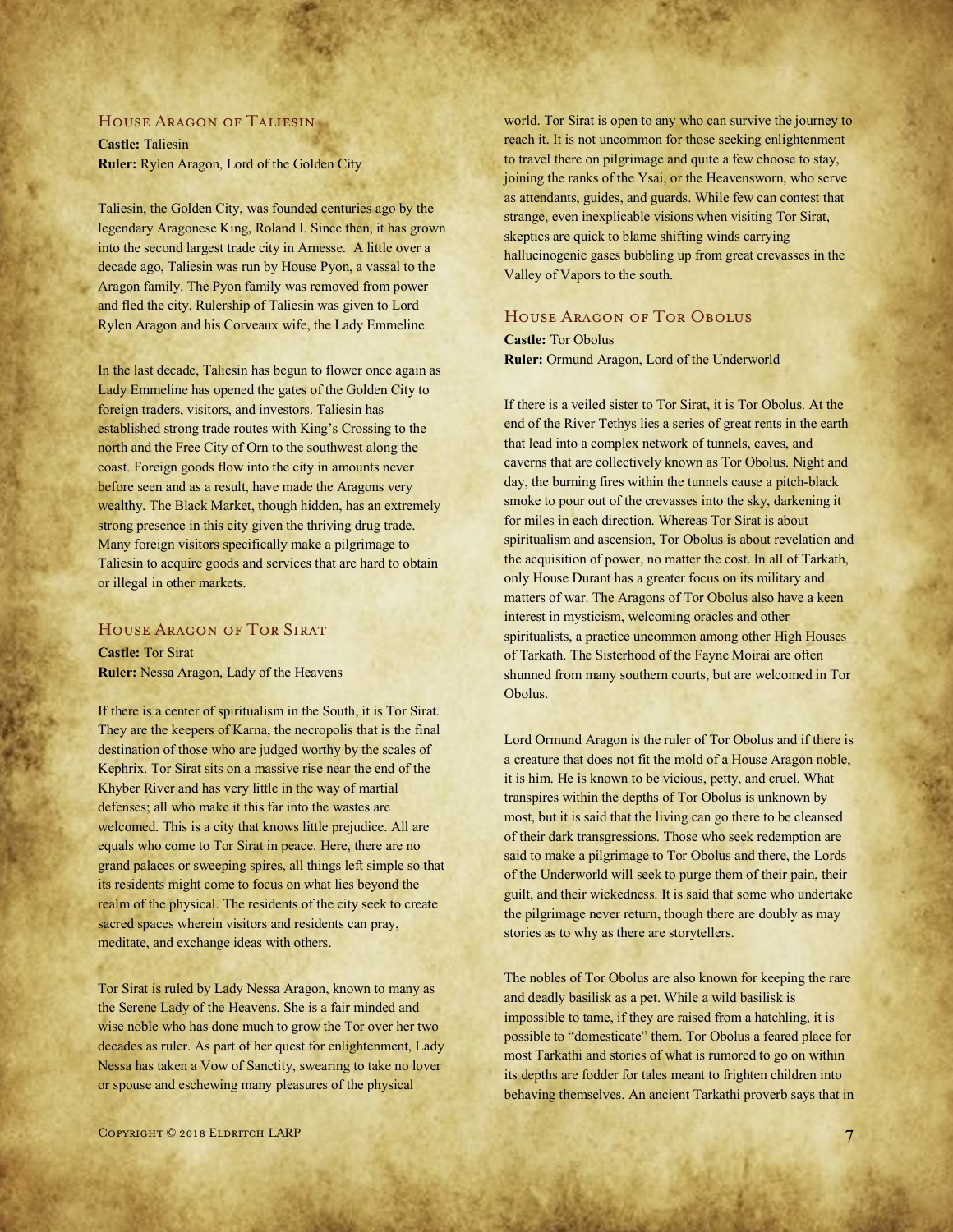life or in death, the wicked will find that all roads lead them to the Underworld.

#### House Durant

#### **Castle:** Tor Amnon

**Ruler:** Mylena Durant, the Black Asp, Lady of Tor Amnon

It was once said that the fire within a dragon's breast never stopped burning and that its heat could only be contained for so long. House Durant never got over the wound left by the death of their allies. Some Tarkathi turned to drugs and vice to stem their deep-seeded depression, but the Durants have only filled that void with rage and anger. House Durant vowed a Shere, or blood oath, to seek revenge for the death of the dragons and to see Tarkath restored to the Dragon Throne. They will not rest until this is done. Their warriors are among the finest in all of Tarkath and they are also specialists in fighting within the wastes. This makes them deadly to any force that wishes to invade the south. House Durant controls one of the largest armies among the noble families in Tarkath, second only to House Aragon.

Lady Mylena Durant is the ruler of Tor Amnon, the so-called "Gateway to Tarkath". As a stop on the road between Taliesin and Tor Oman, the city sees a large amount of trade passing through every day. The irony of the monicker, "Gateway to Tarkath" is that so few actually are able to cross the ashen wastes to reach the mighty statues that overlook Tor Amon. Crossing the desolation of the Field of Bones is the first test anyone faces when they enter Tarkath. The ground before them is littered with those who were unprepared. Lady Mylena is a good ruler to the native Tarkathi and she is well loved by her people. Like her twin brother Nebzer Durant, husband of the Lady Paragon Lyra, she is a master with a weapon and is considered one of the most formidible fighters in Tarkath.

#### House Albarn

**Castle:** Tor Emon **Ruler:** Oberan Albarn, Lord of the Mists

At the Western end of the Valley of Vapors near the foot of the Vokun Mountains, lies Tor Oman, the City of the Dead. This impressive Tor is notable for its numerous towers. The tallest is the Dreaming Spire, the seat of Lord Oberan Albarn and House Albarn. Almost as tall is the Ashen Tower, home of the Apotheca. Many think the Apotheon is the true home of the Apoethca, but many Magisters know that place to be the Ashen Tower. While less is kept here, it is said that the order's most secret and valuable items are stored within its lowest

levels. The other towers of Tor Oman are home to lesser nobles, and those of wealth. The residents learned early on that with the frequent winds, the noxious, hallucinogenic gas from the Valley of Vapors would find their way into the Tor. Those who did not wish to be subjected to its effects built their homes above it. For the rest of Tor Oman, exposure to the "Green Mist" has left long-term residents as little more than mindless automatons who wander the street in an addled stupor. It is this that has earned Tor Oman the moniker, the City of the Dead. During the times when the mists are not present in the city, the residents who are regularly exposed seek refuge in drug dens within the city known as Dream Houses, where they can acquire mind-altering substances to hold them over until once again the fel winds find their way back to the city.

The ruler of Tor Oman is Lord Oberan Albarn. He is an old man and in failing health, having ruled the Tor for the better part of thirty years. His wife died long ago and two of his sons joined the Apotheca. Oberan's eldest son is Edgar Albarns, a man known to be cruel and a bit of a sadist. Increasingly, Edgar has taken the reigns of rulership from his father and Tor Oman is no better for it. Life within Tor Oman is very hard for those without wealth or position. Many who make this place their home are trapped by some combination of addiction and no ability or coin to escape the city. Because of this, many commonfolk in Tor Oman are treated little better than slaves. They are often used in work camps or other types of physical labor and paid very little, often in drugs. Most of the populace despise the Albarns' rulership but few have the will, let alone the strength to rise up and provide any real resistance to their rule.

#### House Vorel

**Castle:** Tor Emon **Ruler:** Geddon Vorel, Lord of the Harvest

Tor Emon sits astride the River Emon in eastern Tarkath. In this desolate land, Tor Emon is a treasure beyond gold or gems; arable land can support agriculture. Long ago, great feats of civil engineering bifurcated the River Emon and created an island between the two waterways. A combination of irrigation systems and dams allowed the Tarkathi to control the level of the water and actually flood the island, washing away much of the poison and ash and replacing it with fertile mud. It was on this island that they were then able to plant crops. The harvests were poor at first but with the long growing seasons in the South and man years of hard work, they grew bountiful. Today, the farmlands of Tor Emon have grown beyond the island and extend twenty miles or more to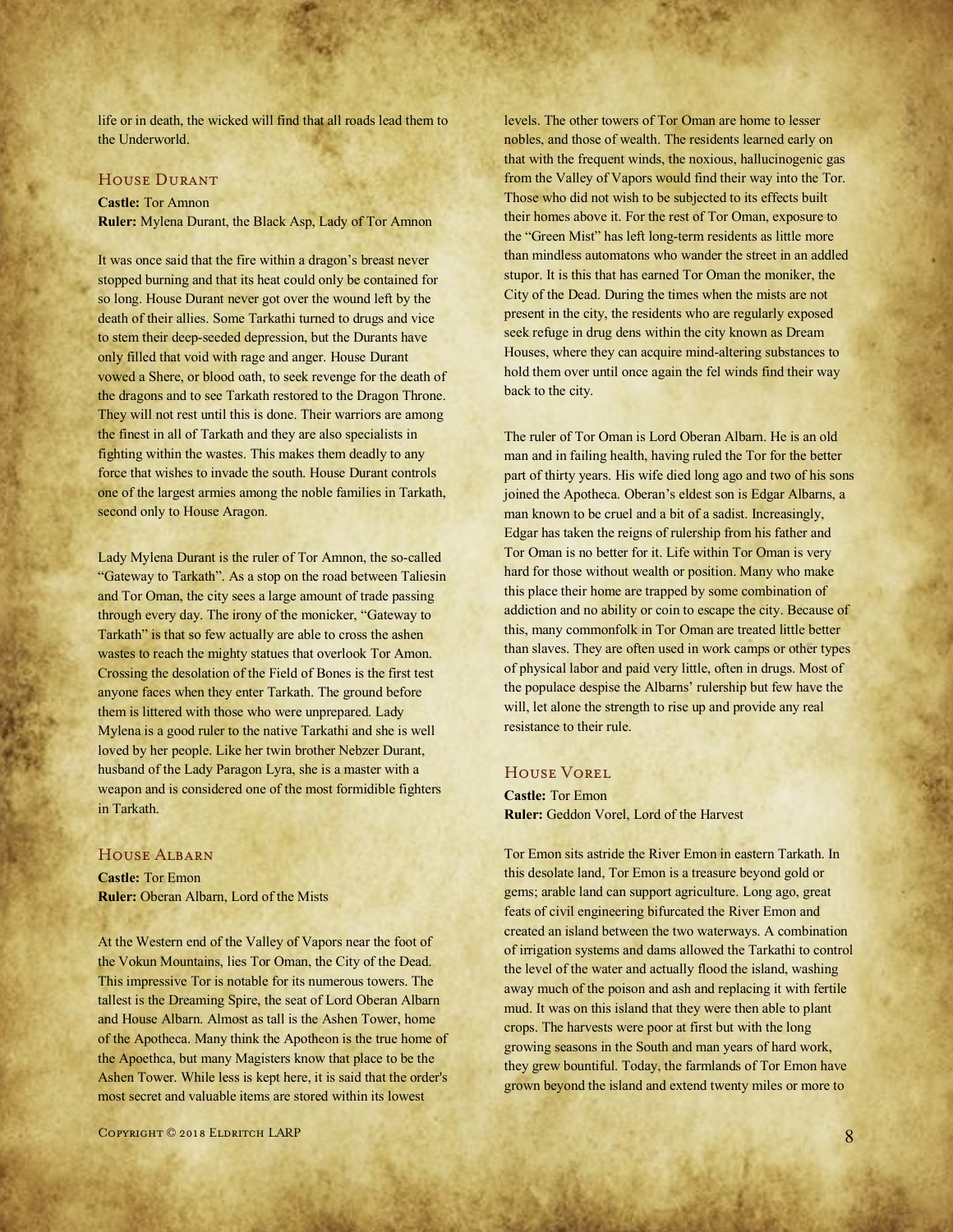the north and south of the city. While their yield is far from enough to feed all the people of Tarkath, some feel that it the start of the revitalization of the wastes. Tor Emon is almost a world apart from the rest of Tarkath. It is green and lush in a place where the land is all but withered and dead. Sprawling across the upper terraces of the Tor is the Arboretum, a massive garden that spans three levels of the city. It is said to be one of the finest gardens in all of the Kingdom, filled with rare plants once native to Tarkath but are now all but extinct in Arnesse.

Tor Emon sits astride the River Emon, which is a way that an invader could use to travel deeper into the wastes. To prevent this, the Vorels have built a number of dams and cataracts they can use to either make the river more treacherous to travel or blockade it entirely. The River Emon actually divides the Tor into two halves, running through a deep chasm that it carved between two massive spires. Most of the residents of Tor Emon live on one side while the other is for working, storage, or shopping. The Tor contains several markets and visitors come to Tor Emon from all over Tarkath to acquire fresh produce and livestock. From the spires of Tor Emon one could easily see a blackened, blighted land spread out to the east and into the shadowy Espar Mountains. This is the fabled Dead Kingdom. Here the living dare not go and expect to return. Whatever tale holds the truth about what is here, it is powerful and evil.

### HOUSE VAITH

**Castle:** Tyranthis **Ruler:** Damon Vaith, Lord of the Delta

House Vaith was founded as the result of a dispute between House Rourke and House Aragon. A truce was reached and was sealed with the marriage of an Aragon nobleman to a Rourke lady. Tyranthis occupies a prime position on the Emon delta and has a fine deep-water harbor which makes it a port of call for large shipping vessels. Tyranthis is a bustling port city that bears the marks of Aragon and Rourke influence. White stone manors with beautiful, swept roofs stand next to ramshackle wooden buildings that sit at slightly odd angles due to their poor and hasty craftsmanship. Whatever planning had gone into the layout of the city has been abandoned in the two centuries since House Vaith took power. The city streets now are twisted, dark, and confusing to navigate, leaving many who are unfamiliar with them lost in one of its many bad neighborhoods. Tyranthis is a frequent destination for those who seek passage deeper into Tarkath. If one wishes to travel into the wastes, this is one of the best places to find a guide. But travellers should be warned as there are at least as many charlatans as genuine guides here,

each selling "priceless" treasures supposedly stolen from the tombs and tunnels of Tarkath, or offering services to take adventurers down the River Emon. They pray upon the unwary and will very likely leave them stranded on a riverbank after making off with their valuables.

The Lord Damon Vaith, is a handsome rake in his late forties who once had a career on the seas in his youth that earned him the nickname "The Butcher" and one less eye. He is equally as ruthless in politics as he was on the water. Life in Tyranthis can be dangerous and difficult, but also extremely lucrative if one is willing to take some risks. Tyranthis calls itself a city but operates more like a Rourke freeport. Lord Vaith does not pay much attention to the daily affairs of the city and laws of any sort are only enforced when it suits him to do so. Those who are strong, cunning, and entrepreneurial can do very well for themselves, but death is only a turn down the wrong alley for someone who is careless or makes the wrong enemies. If the dangers of the city are not enough, just beyond its walls is Deathlight Swamp, said to be one of the most haunted and forsaken landscapes in all Arnesse. While passage through the swamp by boat is reliable enough, those who enter on foot are rarely seen again, said to be lured to their deaths by phantom lights.

# THE TRADITIONS OF TARKATH

Unlike other lands, Tarkath is very removed from the culture of the north and as a result has been able to keep some of its rites, festivals, and practices fairly intact. Though these are still practiced, they are by no means accepted or recognized by the monarchy or by most northern societies. Most of these practices are seen as primitive and barbaric by the rest of Arnesse. Because of concerns over being accused of witchcraft, Tarkathi who practices these does so with some amount of discretion, far away from the eyes of outsiders.

#### **KHOMDAL**

This rite of passage was once a requirement for all those coming of age in Tarkath but in the modern has become less and less common. When a young person reaches the age of eighteen, they travel into the wastes with minimal supplies for eighteen days, one for each year they have lived. Those who survive earn the right to undergo the Saar ritual, in which they are blooded and given a Saarkat, or a blood name. While it is rare today, many would-be warriors still seek to perform the Khomdal as a sign of strength, spending a good portion of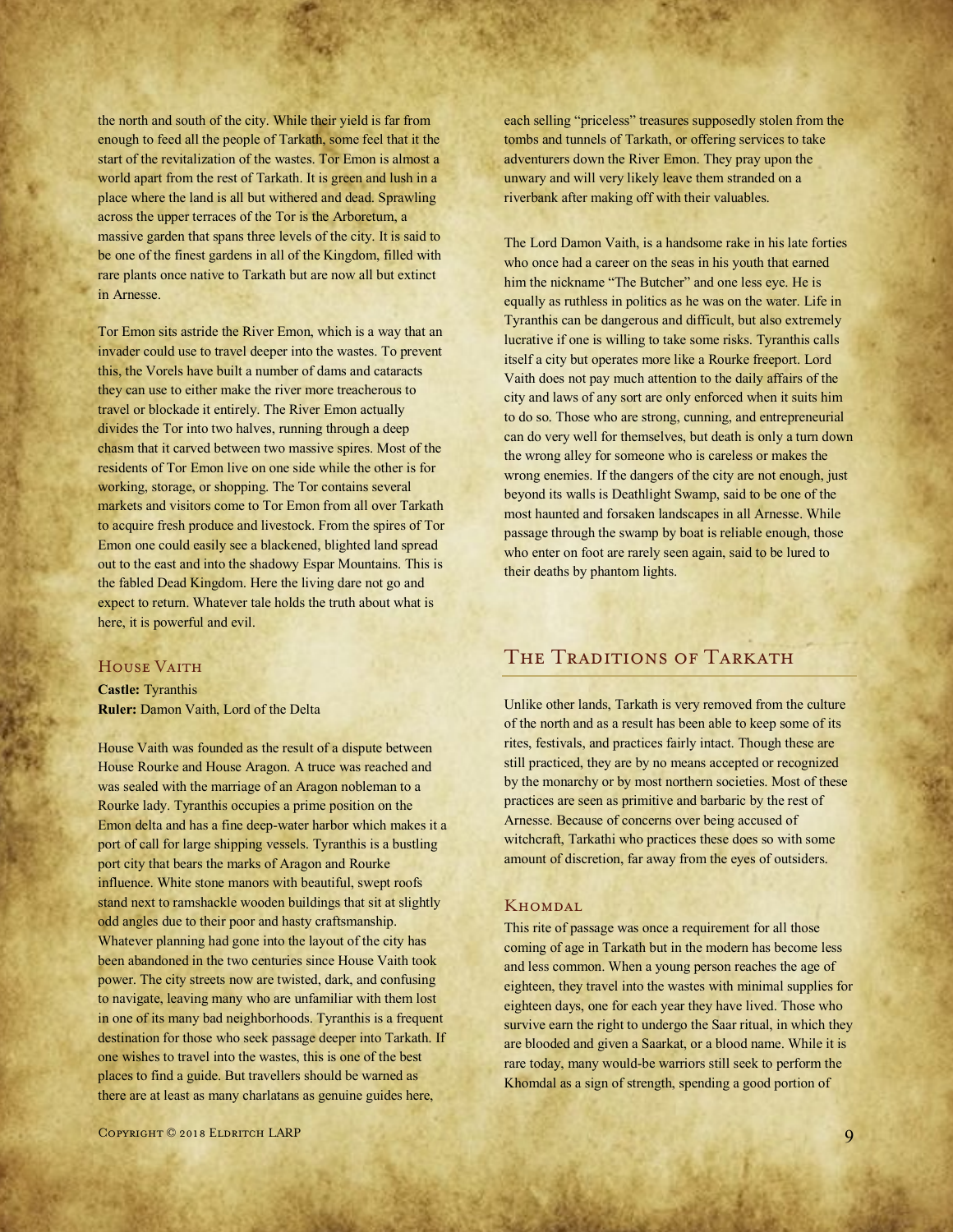their teenage years preparing themselves for the trial. It is said that one cannot become a member of the Blood of Ezjdar or rule Tarkath without undergoing the Khomdal.

#### **AMSHERE**

While some Tarkathi choose to be married in the northern tradition, others choose to undertake the Amshere, or the blood union. While the ritual shares many of the similarities to other marriage traditions, it is often recited entirely in High Tarkan. It is not uncommon for there to be a combat between the bride and the groom in advance of any exchange of vows. The winner has the right to refuse the loser if they feel they did not fight well. The fight can be merely ritual but is just as often lethal. The ritual itself involves mixing and drinking of the blood of the bride and groom followed by a series of complicated oaths. The bride and groom then have High Tarkan runes scarred into their flesh to seal the marriage.

### THE FESTIVAL OF DJET

Also known as the Feast of the New Cycle and is a day that all Tarkathi celebrate a new year. On the first day of Djet, a blessing is said to welcome in the next twelve lunar phases followed by several days of drinking, dancing, and feasting. This festival celebrates the cycle of rebirth, life and death, with thanks being given to the previous twelve moon cycles and blessings offered for the of moon cycles to come. This is often a day when major events and people from the last moon cycles are publicly honored and remembered by loved ones.

#### **DUAT**

This is known as the Day of the Dragons, when Tarkathi remember their fallen comrades and honor them with gifts and prayers. Duat is a day of great sadness and is marked by ritualistic drug use, stories of the days past, and martial battles to decide whom is the worthiest in the eyes of the Semut, or the Dragon Spirits. All people are expected to donate gifts within their means that will be loaded into a caravan and sent south, to the necropolis of Septhis, the Dragon Tombs. The victors in the tournaments are given the special honor of escorting the caravan to Septhis. There, special offerings are made to the fallen dragons and the gifts are secured in their tombs. This caravan has led to rumors of incredible wealth within Septhis.

# FESTIVAL OF SHABATI

Known as the Feast of Plenty, this is held in the high months of Summer and is meant to commemorate the founding of the Tors amid the wastes of Tarkath. Leading up to Shabati, many in Tarkath will fast for up to two weeks, drinking only water and eating very little food. Shabati marks the breaking of the

fast and what follows is three days of feasting and drinking. The fast is broken by a lone rider who represents Arric the Argent, the hero of legend who founded Dragonspire, entering the city bearing a container of water, brought from another city in Tarkath. In a ritual known as the Rite of Waters, that liquid is mixed with the well at the heart of the Tor and thus, are the people reminded that all Tarkathi are of one people and that they will live or die as one people. The Feast of Plenty is a time well known for forgiveness and healing, when disputes and grudges are settled and set aside.

# FESTIVAL OF HEKAT

The mythic realm of Hekat is said to be a place of primal beauty, brimming with life and positive energy. The Festival of Hekat is a celebration of life and all its pleasures that takes place in the fourth moon cycle of a year. During this multiday event, men and women who have newly come of age are honored with drinking, dancing, and drugs. The handsomest man and most beautiful woman are crowned the King and Queen of Hekat and treated with special honor. Those who have come of age are encouraged to indulge all their senses and give themselves over to the pleasures of the flesh. This holiday is a highly sexual event and couplings of all manner are common between a variety of partners. It is this festival more than any other that is celebrated in the south that has given Tarkath a reputation as a land of promiscuity and debauchery.

#### FESTIVAL OF UDJAT

The mythical realm of Udjat is said to be a great labyrinth filled with shadows and eternal darkness. During the weeklong festival of Udjat, people gather and make pilgrimages to the tombs of those they have lost bearing gifts to honor their loved ones or the great heroes of the past. Udjat typically takes place during the ninth cycle of the moon in a year. The cities of Tor Sirat and Tor Obolus overflow with visitors seeking to make their way to the necropolis and give their gifts over to the Tombkeepers. The Veiled Market in Tor Obolus and Canopic Market of Tor Sirat swell with thousands of new visitors seeking gifts. Udjat is a festival to remember those who have departed, but also reminds others of what they have not yet finished. Many Tarkathi reserve this as a time to swear oaths and finish business that has yet to be finished. As with many Tarkathi festivals, Udjat is also filled with feasting and drinking. Interestingly, drug use during Udjat is not as common as people need their wits while on pilgrimage.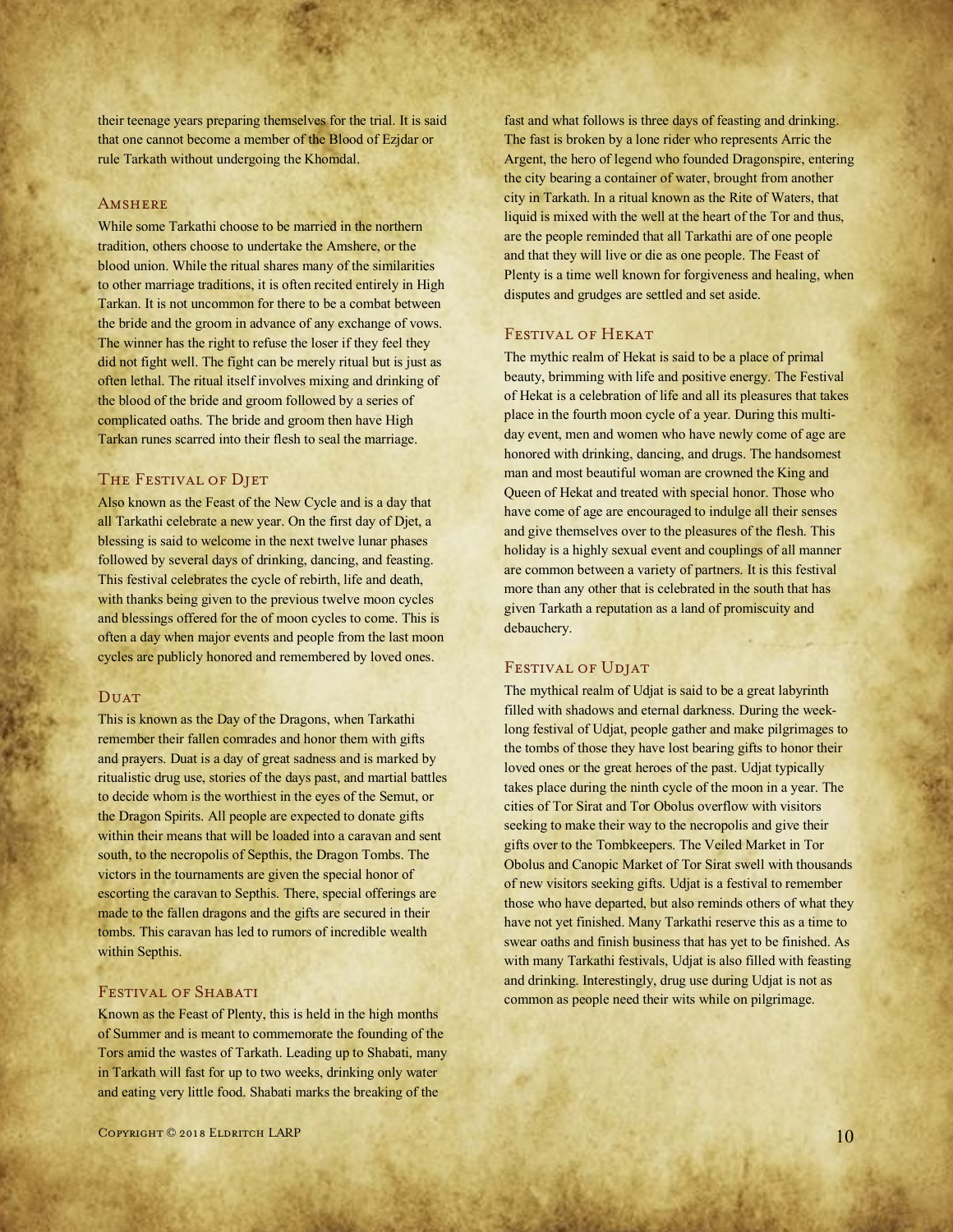#### **GEBAL**

Gebal directly follows the Festival of Udjat in the tenth moon cycle of a year. This is not a festival but a warning to others that on this day the veil between the world of the living and the dead is at its thinnest, and that the dead may be found to walk with the living. It is a a time to connect with their departed loved ones through séance, though also a time of terror, when people ward doors against creatures that stalk in the darkness, just out of sight. The bravest do not hide in their homes but dress up like the dead and wander the night, going from door to door and placing the blood of freshly slain goats upon the mantle. It is said that when the dead come to a house marked with blood, they will take so much time licking it up that the dawn will come, banishing them back to their tomb. Within those homes the living gather and tell stories of the terrors of the wastes and hug their loved ones close until the dawn comes.

#### THE CULT OF HESET & AMMET

The Tarkathi also understand death is an omnipresent force in the world, especially in the land of Tarkath. When the Gods were slain, the people of Tarkath turned to the only higher power that they knew remained - Death. In the north, they call her Lirit, but in the south, she is revered as both Heset, the Great Mother, who pours a person's spirit, or Ket, into their flesh when they are born, and Ammet, Keeper of the Underworld, who determines into which realm a Ket will pass upon dying. The Tarkathi believe that the the spirits of those who die never truly leave this world and that they remain, watching over the living and are able to grant wisdom from beyond the grave. As a result, they have created complicated death rituals that preserve and prepare the body and spirit for the journey into the afterlife. These rituals involve the removal of the deceased's organs as well as a mummification process so that the deceased's body is preserved for eternity.

The mourners of the dead make a pilgrimage to Nekros, the City of Tombs, to hand their deceased over to Nekrite priests who prepare the departed by weighing their organs upon a great scale known as the Kephrix. Those judged worthy by the scales are placed upon a funerary barge and sent down the Khyber River to Tor Sirat, where they are laid to rest in the Necropolis of Karna, ascending to the Heavens to guide and watch over those who still live. Those who are judged unworthy are placed upon a barge and sent down the Tethys River to Tor Obolus, where they are lain to rest in the Necropolis of Abydos, their Ket sent to the Underworld to suffer tortures for all eternity. It is said that those fail to undergo these rites have their Ket stuck between worlds and will not rest in peace. They will be doomed to wander the

land as an undead and seek to ruin the lives of those who yet live.

It is worth noting that there is a special order of priests known as the Tombkeepers who take custody of the bodies once they reach Karna or Abydos. Little is known about this group other than that they wear dark robes that do not allow their faces to be seen and that all members of the Tombkeepers have their eyes removed so that they might not ever witness what they see within the depths of the necropolis.

#### *O my heart ...*

*Do not stand up against me as a witness! Do not create opposition against me among the assessors! Do not tip the scales against me in the presence of the Kephrix! You are my soul which is in my body,*

*The great Heset who makes my flesh sound.*

*When you go forth to the Hereafter,*

*My name shall not stink to the courtiers who create people on his behalf.*

*Do not tell lies about me in the presence of Ammet!*

#### **-Prayer to Ammet & Heset**

# THE BLOOD OF TARKATH

Blood has been featured prominently in Tarkathi culture for many centuries. Though none now remember the blood rites rumored to have taken place in ancient times, the people of the south honor their heritage by involving blood in many parts of their modern society. The most prominent examples are that oaths are sealed with a blood pact known as a Shere wherein the participants cut themselves and place the blood upon a contract. Some will mix the blood with the sealing wax just to keep the page cleaner. Traditional Tarkathi wedding ceremonies always involve blood to seal the union between partners and vengeance against a foe is often sworn by cutting one's self to demonstrate intent to commit the task.

Blood debts are common in Tarkath. If one is unable to pay a debt in traditional currency they offer to swear a Shere to someone instead. If one saves another's life, it is customary to be able to ask a blood debt from them if the person is lower in station. If the person is higher in station, they may ask for a Homdar, blood price. The individual must grant the blood price if it is asked of them. While in modern days a Homdar is sometimes paid in coin or other goods, it is not uncommon to ask for payment in actual blood. The amount asked for can be a few drops or as a gesture of final gratitude, a life.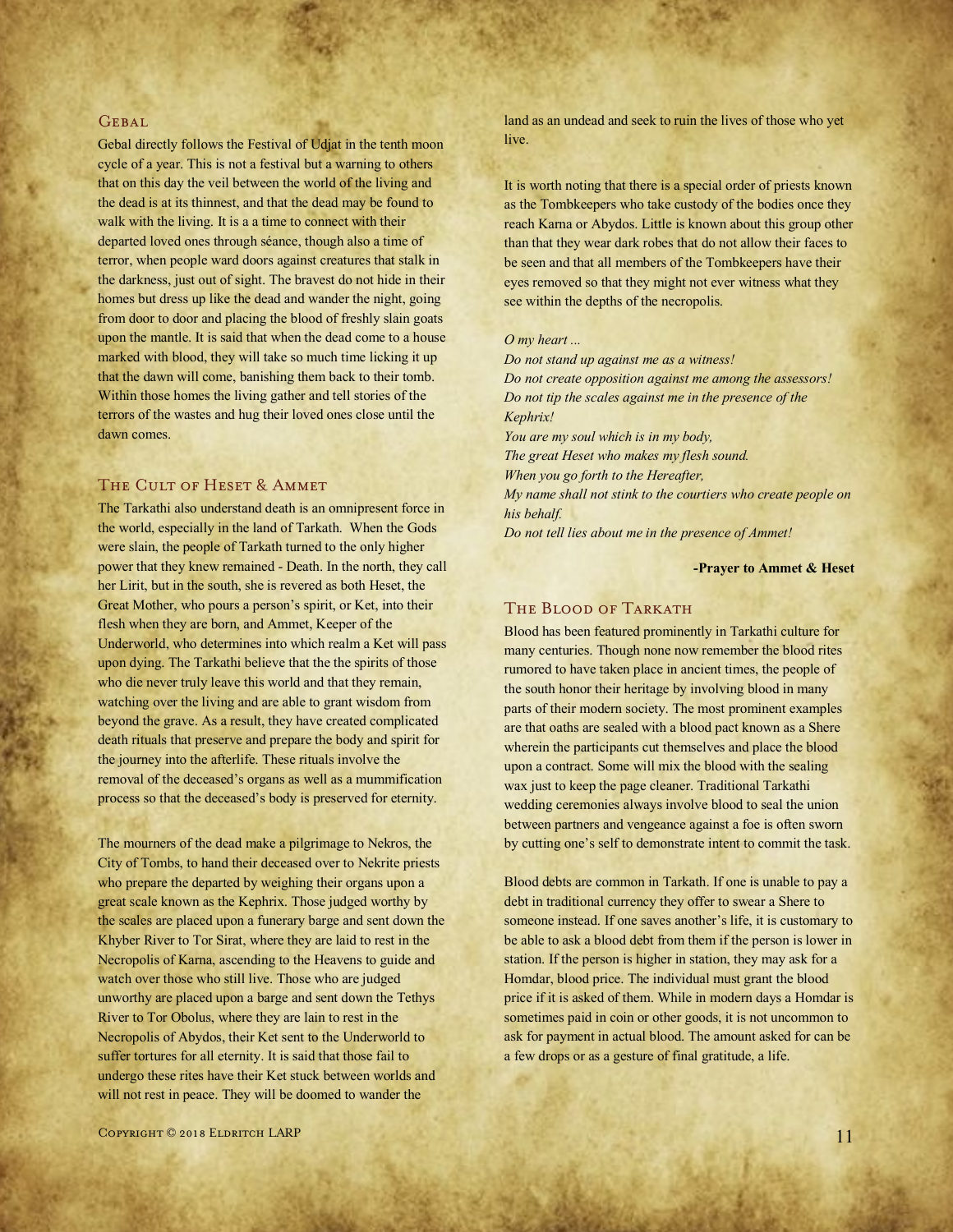# TARKATHI LEGENDS

#### Queen Valena, the Mother of Tarkath

In the wake of the Great War that devastated the land, the very magic that protected the Tors and all life in Tarkath disappeared entirely. A woman, the last of the line of ancient dragon lords, rose to lead the people. Her name was Valena and she was one of the greatest minds of her age and perhaps any other. She witnessed the devastation wrought upon Tarkath and, seeking to save her people, scoured the libraries for any knowledge of the ancients that might aid her. In doing so, she was able to construct devices using lost technology that, while not magic, served to protect the Tors once again. The Tarkathi people were so grateful that they chose her to lead them as the first Queen of Tarkath. For the next three decades, Valena worked tirelessly to rebuild and strengthen Tarkath. Almost all modern Tarkathi culture, technology, and government can trace its origins back to her rule and she is openly revered by many as the Mother of Tarkath. Statues of Valena are very common sights throughout the region and she is often prayed to by those who seek guidance or aid in a difficult endeavor. The name Valena is commonly given to female Tarkathi who are especially blessed, special, or born beneath a favorable sign.

# ROLAND I, THE LAST GOD KING OF TARKATH

The legends speak of a Tarkathi King of old named Roland, who was descended from the line of the noble Queen Valena. He was the last God King of Tarkath to sit upon the Dragon Throne and is revered among many in the south for his bravery and wisdom. It is said that Roland led an army into the north and attacked the home of House Bannon in Highcourt, unseating a corrupt King from power and taking the throne of Arnesse for Tarkath. In doing so, he became known as the "King with Two Crowns", as he sat upon the both the Dragon Throne in Tarkath and the throne of Arnesse. His reign was marked as a time of great peace and prosperity in the Kingdom. A time when the people of Tarkath could freely venture forth into the north, spreading their culture and influence. Among many modern Tarkathi, Roland is the very pinnacle of what a Lord of the South should be – a scholar, a warrior, a philosopher. They long to find a ruler who can take up his mantle and lead them to victory against the tyrannical lords in the north. There are countless legends of his exploits, including a popular book known as the "Deeds of Roland", which tells the tale of his meteoric rise to power and of his tragic downfall.

#### LOST CITY OF NEFRAS

It is said that once, Tarkath was a lush, green land that was home to beings even older than the Gods of the Eldra. Stories say they lived in a mystical city known as Nefras that was said to be made of solid gold and held the secrets on the very nature of existence. The stories go on to say that there was a massive war between the ancients and the Gods that ripped the land apart. The resulting destruction scoured Tarkath free of all life and soured the soil with poison. The story does not say what happened to Nefras other than that the city was swallowed in a great cataclysm. Still there are tales of those who have travelled into the deepest parts of the wastelands and said that there, they have seen an ephemeral, shimmering golden city half buried in ash and always just out of reach. There are those who dismiss this as a mirage or hallucination, but the rare expedition still braves the Deep Waste searching for Nefras to this very day.

# Hakkan & the Band of Thieves

The story is told of a man named Hakkan. His brother marries a wealthy woman, but Hakkan finds a poor wife and lives as a poor man. While foraging in the wastes, Hakkan spies a group of thieves accessing a secret cave with the words 'bex saag zey'. He goes into the cave using the words and finds a horde of gold coins. He takes a bag of coins home to his wife, but his greedy brother finds out Hakkan's secret. The brother goes to the cave and steals as much treasure as he can but is caught inside and killed by the thieves. Hakkan recovers the body with the help of Merena, his brother's servant. In the process, Hakken's identity is discovered by the thieves and they mark his home for death. In the process they are spied by Merena and Hakkan is able to mark another house in the neighborhood to throw them off the trail. This happens twice more and eventually Hakkan and Merena are able to trick the thieves and kill them all. The story ends with the leader of the thieves making a final bid to kill Hakkan in his home only to be foiled by the cunning Merana, who is then wed to his son in thanks for her services.

# THE SHAITAN

Legends tell of someone finding an object deep in the wastes who appreance betrays it to be of value. When touched, a smoky mist emerges from within and the air fills with the smell of brimstone. The mist coalesces into a shape not unlike that of a man yet bears a number of unnatural, animalistic features. The creature offers three wishes in exchange for a drop of blood, though those who agree to its demands eventually find that anything these beings give is but poison and ash. The tales call them the Shaitan, or Ash Fiends. Their true origins are are unknown and scholars have speculated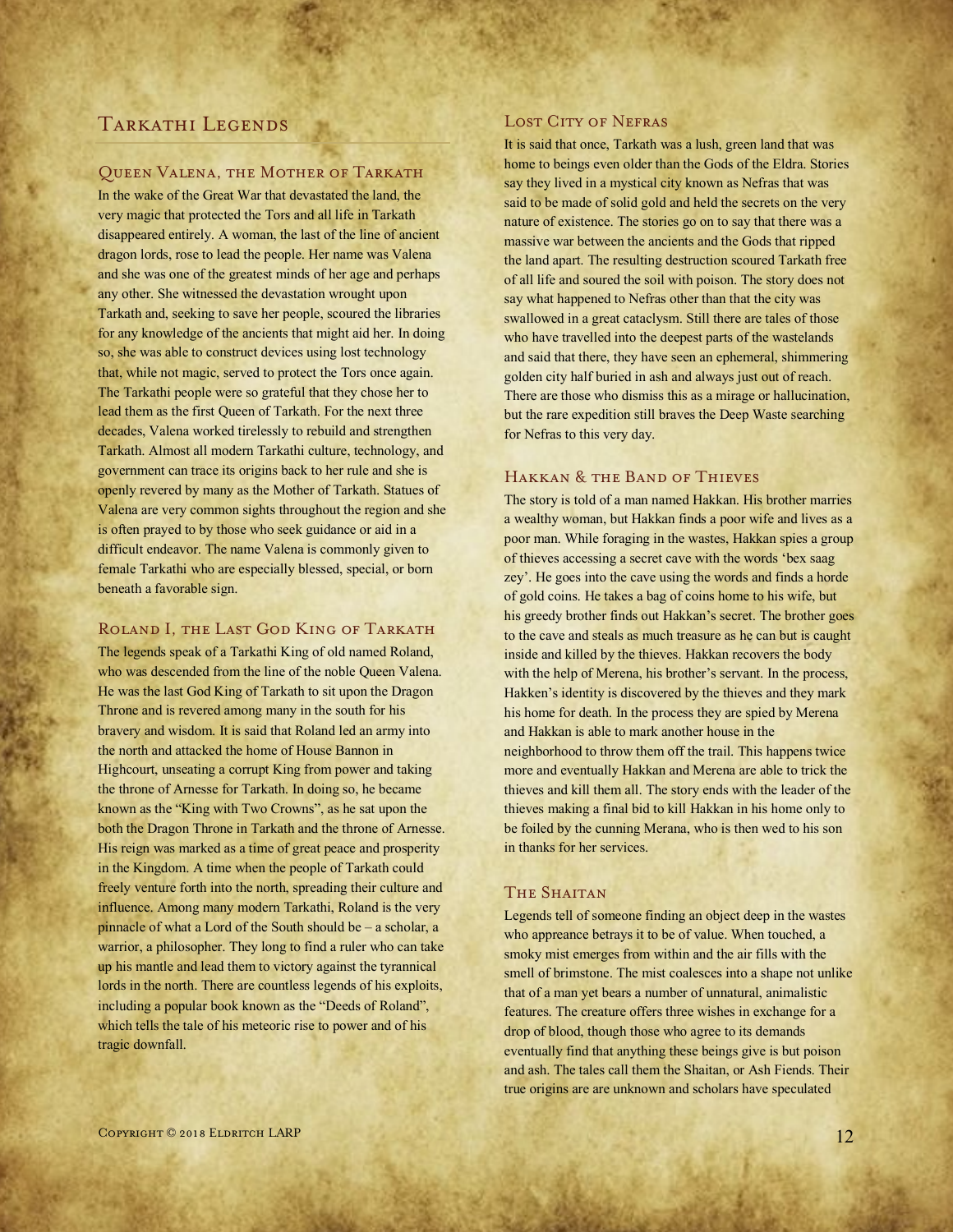that if they do exist, they may be some kind of being from Tarkath's ancient past; trapped remnants from a forgotten age. While tales warn people not to traffic with the Shaitan, stories of those who seek to outwit the foul creatures still seem to propagate.

## THE SIX ETERNALS

All know of the death rites of Tarkath, of the necropli of Karna and Abydos. But there is said to be a darker tale of death in Tarkath. Once, there existed six of the greatest warriors to ever live in Tarkath, known only as the Six Spears. They defended the weak, upheld the law, and saw that justice was done in the land. While they rode across Tarkath, it was said that evil knew fear and had no hold over the people. But they were betrayed by a man they trusted; a Lord in the service to dark powers who bore the name of Ashet. The Six Spears were murdered. Worried they would not be given proper rites, a group of their loyal followers took their bodies away to a secret tomb deep in the wastes between Karna and Abydos. They gave them the death rites and sealed the tomb, each taking poison to ensure they would never tell the tale of its location. It is said that, when called, the Six Spears will rise from their tomb and walk the earth. Though not in the name of justice and the law, but for vengeance. In modern days, they have come to be known as the Six Eternals and it is said if one speaks all six names and offers the proper prayer, they will seek revenge upon the named. It is also said that at the end of days, when all is lost, the Six Eternals will rise from their tombs of old to fight alongside the people for the glory of Tarkath. To this day the name Ashet is never used by parents.

# BEASTS OF TARKATH

Tales abound of terrifying creatures that stalk the wilds of Tarkath. Most of these stories are used to scare children, but one would not have to go far in Tarkath to find adults who believed they were real and have stories to tell of them.

# The Nasnas

Said to be the spawn of a dark spirit and a human, tales say these foul creatures can strip a person of their flesh just by touching them. They are said to have half a head and half of every human body part, capable of great leaps to catch human prey.

# THE QUTRUB

Stories say this creature is almost hairless and lives in and around places of the dead such as necropoli and tombs. They are said to stalk these places and devour fresh corpses. They will, with equally vile enthusiasm and terrible ferocity rend the flesh of the living given a lack of corpses.

#### The Quareen

Sometimes referred to as dopplegangers, these creatures are said to be the spiritual copy of a person. Appearing as ghostly visages of the living, the Quareen are said to be the heralds of death. Should a Quareen present themselves as your likeness, your end is nigh. It is said that the person who dies cannot be truly put to rest until the Quareen is hunted down and destroyed.

#### THE HATIF

Whether the Hatif are spectral phenomenae or just one of the hallucinations of the waste is unclear. They are said to be disembodied voices that convey important messages to travellers in the wasteslands. Though whenever the origin of the voice is pursued, nothing is found. Other interpreations of this story are perhaps more insidious, claiming that these voices imitate lost loves, luring desert travelers out amongst the hardpacked, scorched earth, and often to their deaths.

#### The Werejackals

Like the north is plagued by tales of wolves who take the form of men, in Tarkath legends are told of jackals that can do the same. These beasts are said to roam in packs, hunting for living flesh but will eat just about anything that they can find. This makes them especially dangerous in Tarkath, where meals in the wild are few and far between.

# INDUSTRY OF TARKATH

The great houses of Arnesse have remained in power throughout history due in no small part to the leverage granted them by their industrial and economic influence. This section details the current state of their affairs in these realms.

In a land as desolate as Tarkath, options for industry are extremely limited. Much of what is acquired in the south is used there. From an early time, the Tarkathi have had to focus on quality over quantity to maximize their profits. They also have taken advantage of the fact that much of what is made in Tarkath is seen as exotic and exclusive in the north. Thus, their industry is focused primarily on goods for the wealthy. Some of the rarest and most sought after spices are produced in the dry southern climate. The Dune Moth, a native of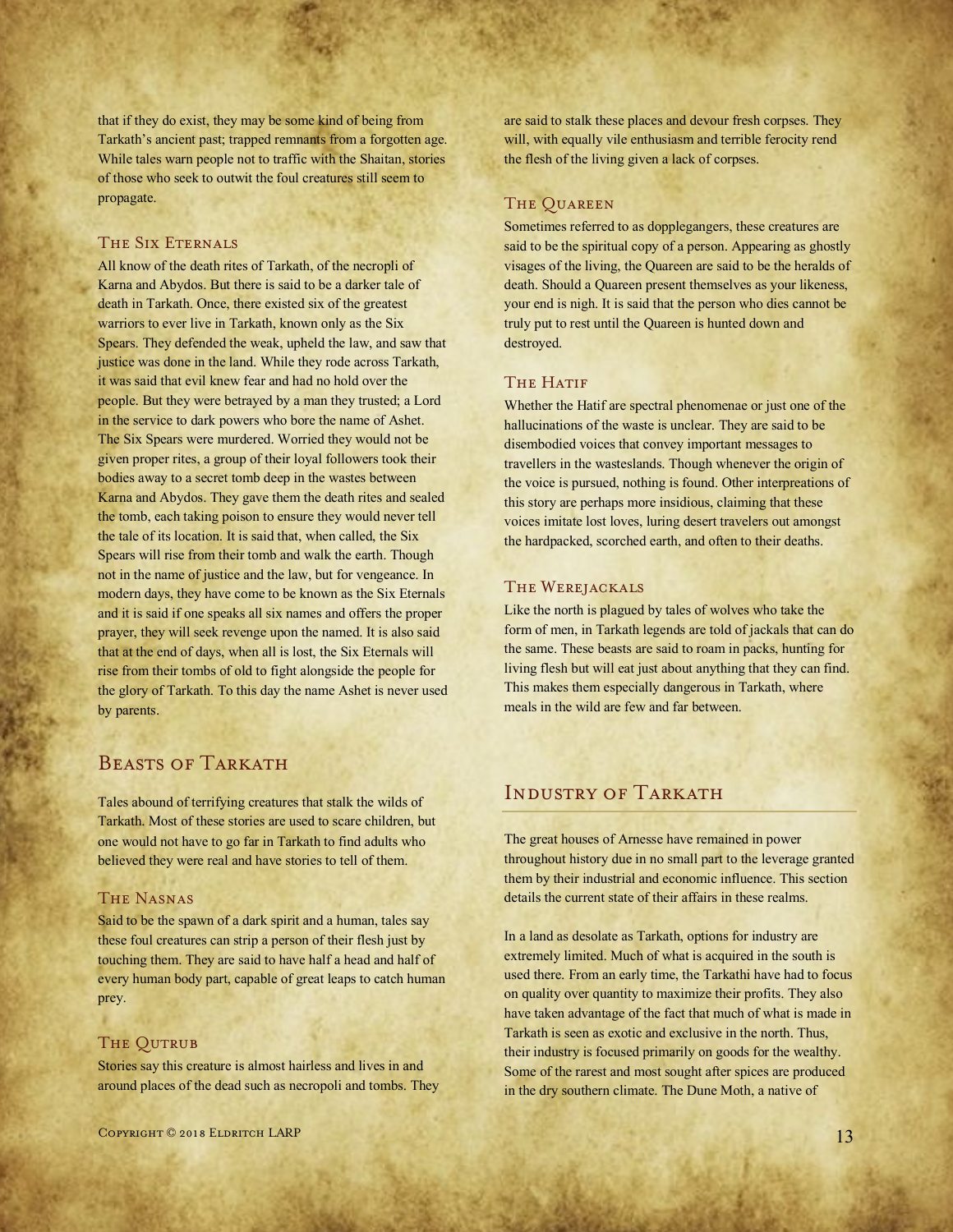Tarkath produces an extremely soft, lustrous silk that is then woven into some of the finest fabric in the Kingdom. Tarkath is also home to the deadly vore spider which, while it's venom is able to kill a man in a single day. Its silk is both tough and supple and vore spider silk can be sown into garments that are extremely hardy and soft. Tarkathi masters sew spider silk into fine clothing and make it strong enough to turn a blade.

Some of the finest and most expensive perfumes in all Arnesse come from the South and it's said that a scent from Tarkath has a strange, almost magical power to seduce a lover. While Tarkath has no vineyards, it brews several unique liquors and beers with the grains that it imports. Tarkathi distill a potent draught of liquor called the Blood of the Dragon for its rich red color and firey taste. Tarkath is also well known for brewing of all manner of potions, elixirs, and decoctions. The finest alchemists in Arnesse are found there and if one is seeking a substance of any kind, there are few better places to look than the South. Rumors persist that those who seek less-than-legal goods such as poisons or drugs can find them hidden in secret markets and alleys of Tarkath.

With how desolate and dangerous Tarkath was, it would be easy to think that few were willing to brave the wastes to move goods through it. The South has more markets than anywhere in Arnesse and has the most active trade industry in the Kingdom. House Aragon made it a priority to build a strong relationship with the Cirque and with the constant need to keep Tarkath supplied, there is a steady supply of gold for those who are willing to risk the dangers of travelling here and fulfill that need. In exchange, merchants can bring caravans of rare and exotic goods from the South that can be sold at premium prices at any market. The further North one takes those goods, the higher the price that can be demanded by the merchant. Cirque caravans in Tarkath are known as the Crimson Cortege due to their red flags and wagon covers. The red color actually has a more mundane purpose as it is easily seen against the grey landscape at great distances from high vantages. The colors make it easy to spot when a caravan is coming along a trade route and serves as a warning to raiders that the caravan protected and owned by the Cirque guild.

Though not an industry, Tarkathi markets are known to often have lore, artifacts, and treasures for sale. Sellers often claim that it is loot stolen from a ancient tombs within the wastes, the treasure horde of a bandit lord, or even from the vaults of the Ashen Tower itself. Much of this is fake, but if rumors are to be believed, the deepest parts of the wastelands are filled with ancient ruins and tombs that hold untold mysteries and

treasures. Occasionally those brave enough to take the risks and survive come back to markets with legitimate valuables. Those who have an eye for forgeries and are willing to risk punishment for purchasing stolen goods or the occasional death curse can possibly find real treasure in the marketplace.

# THE PROTECTORATE OF TARKATH

The Protectorate of Tarkath is a wide wasteland in the South of Arnesse that stretches between the Vokun Mountains to the West and the Espar Mountains to the East. As one travels South through the lush greenery of the Midlands the lands quickly transforms, becoming increasingly barren near the gap between the Vokun Range and the Spires of Castellan known as Snake's Neck. South of there, all plant life becomes brown and withered, eventually disappearing and being replaced by nothing but extremely fine, rocky soil. The landscape of Tarkath is open and flat with outcroppings of rock dotting the landscape at regular intervals. Not even the remains of plant life exist here. This land has been dead for so long that even the remnants of life have disappeared. Birds and mammals are rare, but some genuinely hardy creatures have found a way to adapt to life in the wastes. All of them are either reptiles, insects, or arachnids of some kind and almost all are deadly poisonous. In the harsh landscape of Tarkath, only the strongest and most vicious can survive.

Few places in Arnesse are as desolate and inhospitable as Tarkath. Those who have not visited often speak of it as a vast desert of sand, but the soil of Tarkath is laden with very fine ash that has permanently renders it unable to sustain life. The soil also contains a substance known as scrith that is poisonous when inhaled over time. In addition to the typical dangers of exposure and lack of both food and water, the traveller in Tarkath must contend with the fact that the very earth on whichh they walk on is trying to kill them. The amount of scrith in soil varies throughout the Protectorate and some areas are less dangerous than others. Unexplored regions have more scrith than those which are inhabited. In the unsettled regions, known as the Deep Wastes, it is said that it is impossible to survive outside unprotected for more than a single day. Scrith is commonly used as a base for most of the poisons made in Tarkath. It not only increases their toxicity, but allows them to stay potent longer in the air on weapons. It can also be rendered into very fine powder that dissolves quickly in liquid or is very easily blown into the air.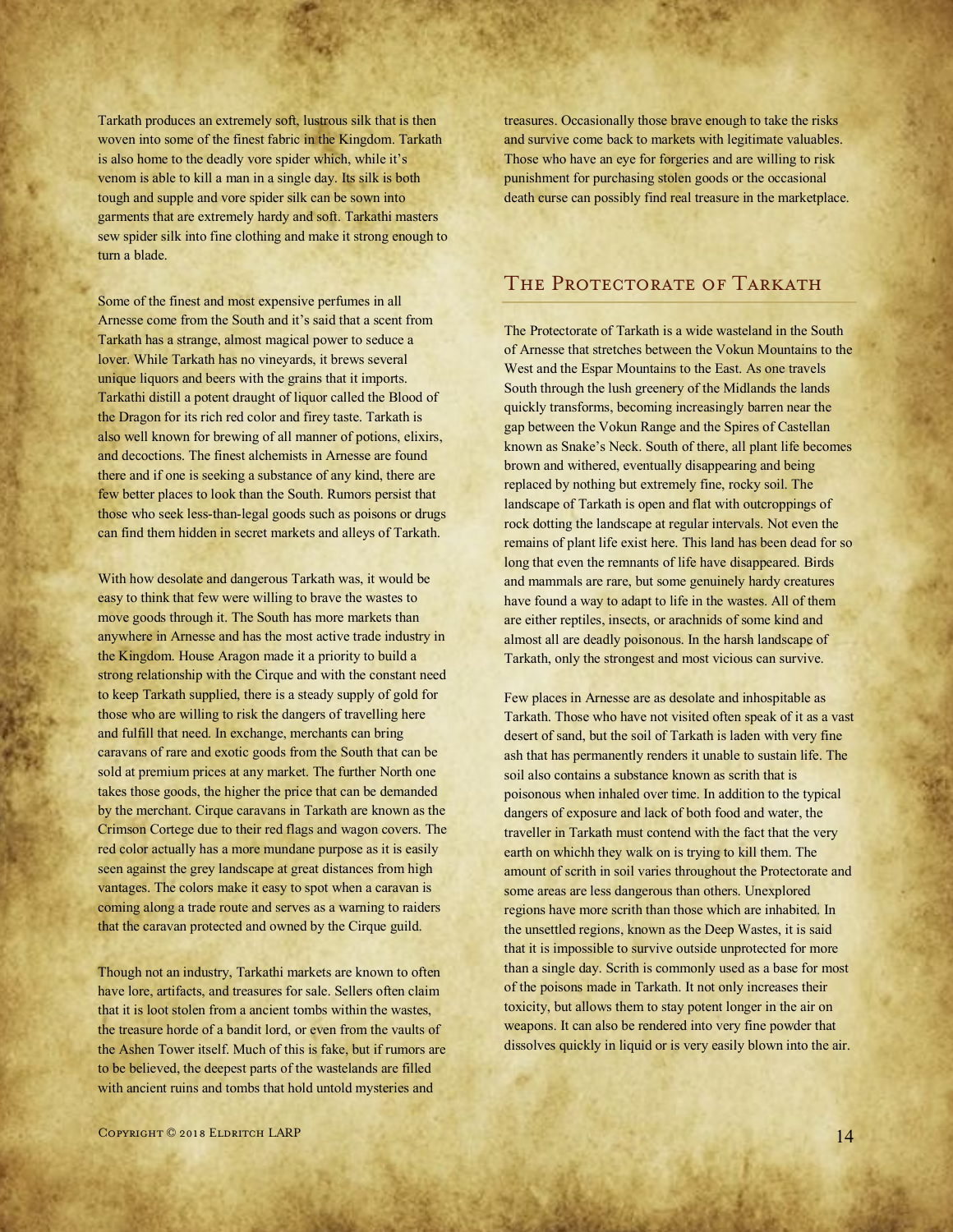To travel deeper, outsiders likely must employ a guide. The best in Tarkath are known as Dustrunners and their services do not come cheaply. Dustrunners use special suits and masks that filter out scrith so that they can survive longer in the wastes. They are also said to set up numerous shelters around Tarkath known as wadi which contain stashes of food, water, and are more secure from the harsh environment. The Tarkathi city of Taliesin is the best place to hire Dustrunners. Further South, the Tors of Tarkath lie hundreds of miles apart. Finding them without a reliable map and the skills to navigate the wastes is surely suicide given that there are no water sources and the only food is deadly poisonous. The Tors are impressive, rising from the flat landscape of Tarkath like giant rock monoliths. It is said that they are naturally occurring structures but legends say they were constructed using mighty magics. The Tors have mystic wards that keep them free of the poison, though the Tarkathi themselves are especially resistant to scrith. Two hundred miles South of the border into the Midlands, the might River Emon cuts a wide channel through the wastes, eventually dividing into two smaller rivers, the Khyber and the Tethys. These rivers are all treacherous for the inexperienced to travel on and are filled with a dark water that is tainted with scrith. Thanks to their resistance to the poison the Tarkathi can drink it, but others experience illness, delusions, memory loss and in time, death.

The weather in the South of Arnesse is hot and dry. While one might think that the Vokun Mountains act as a rain catch for Western Tarkath, the flow of winds takes much of the wet weather to the North where it falls on the Sovereignlands. While there is rainfall in Tarkath it is rare, it is more common in the West near Tor Oman and the Western Blight and in the East near Tyranthis and the Emon Delta. The wastes can be unrelentingly hot during most times of the year and when the winds kick up it can create a 'grey out' during which one can barely see a few feet in front of them through the grey haze. The wind can also create ash spires, tornadoes made of ash and dust that vary from a few feet in height to hundreds. The worst of all the weather hazards are the mighty ash storms, during which winds can rage over two hundred miles an hour, kicking up massive amounts of ashen soil and rocks. If the winds don't kill a man, the storms are poisonous enough to severely sicken anyone exposed to them without protection.

#### **DRAGONSPIRE**

Home to approximately sixty thousand souls, Dragonspire is one of the oldest cities in Arnesse. Legends say that it was founded by the hero Arric the Argent in the Elder Days when he made a deal with the ancient dragon Menat to share the mystical well known as the Lifespring. Approaching Dragonspire, one would note that the tor's rocks rise almost

four hundred feet in a sheer cliff face. Passage into the tor is granted only by a complex series of elevators. There are rumors of other ways to get in and out, but if they exist they are all closely guarded secrets. The center of the Tor has been hollowed out and within is a massive pit. Emerging from the center is a massive, white stone tower that rises above the rock walls of the Tor to a height of over one thousand feet. Living quarters for residents are built into the rock walls on the inside of the Tor and are linked by a series of stairwells and lit by crystals that glow in low light. The wealthy of Dragonspire live in the highest tiers of the walls with the poor and visitors being forced to live on the Tor's floor in an orderly array of stone huts that extend from the spire's base.

The Dragonspire itself is a massive structure that it is said has a nearly uncountable number of rooms, halls, and passages. In the ancient days, when the city was thriving and alive, the tower was often full and often used. Now, the Aragons barely use the upper quarter for their own living quarters and administrative needs of the Protectorate. Though few ever are given access, the spire is built around the Lifespring itself, providing fresh water for all Dragonspire's residents. The visitor may notice that there is a surprisingly large amount of high technology here. From the elevators that lift people into the Tor to the indoor plumbing available in most of the homes to the wonderful public baths and pools that are available for all to use. Though the city itself is built out of the very rock, it is appointed with a luxury and wealth not seen in Northern cities. Vibrant paints, mosaics, and rare materials decorate the walls in the wealthy areas. The low quarters are not as well appointed but are kept clean and well designed. Water flows through parts of the city in rivers and along trestles and plants brought in from all over Arnesse bring stone and rock to life.

## Talesin

Built around the massive fortress known only as the Jackal's Tooth, a vibrant mix of stone hovels and tents sprawl out in a haphazard way from the city's center. Taleisin is not a Tor, but a city in the traditional sense. The fortress dominates the center and close to it is the Golden Quarter, where the wealthy and the nobles live. A fifty-foot wall separates the Golden Quarter from the Market Quarter where most of the merchants and tradesman make their homes and living. There are three formal markets Golden Market, Ash Market, and the Sand Market but a good deal of commerce goes on outside those venues. A thirty- foot wall separates the Market Quarter from the Ashen Quarter, where the lower classes make their homes.

Beyond the Ashen Quarter is Shacktown, barely more than a series of tents and hastily assembled shanties that shelter the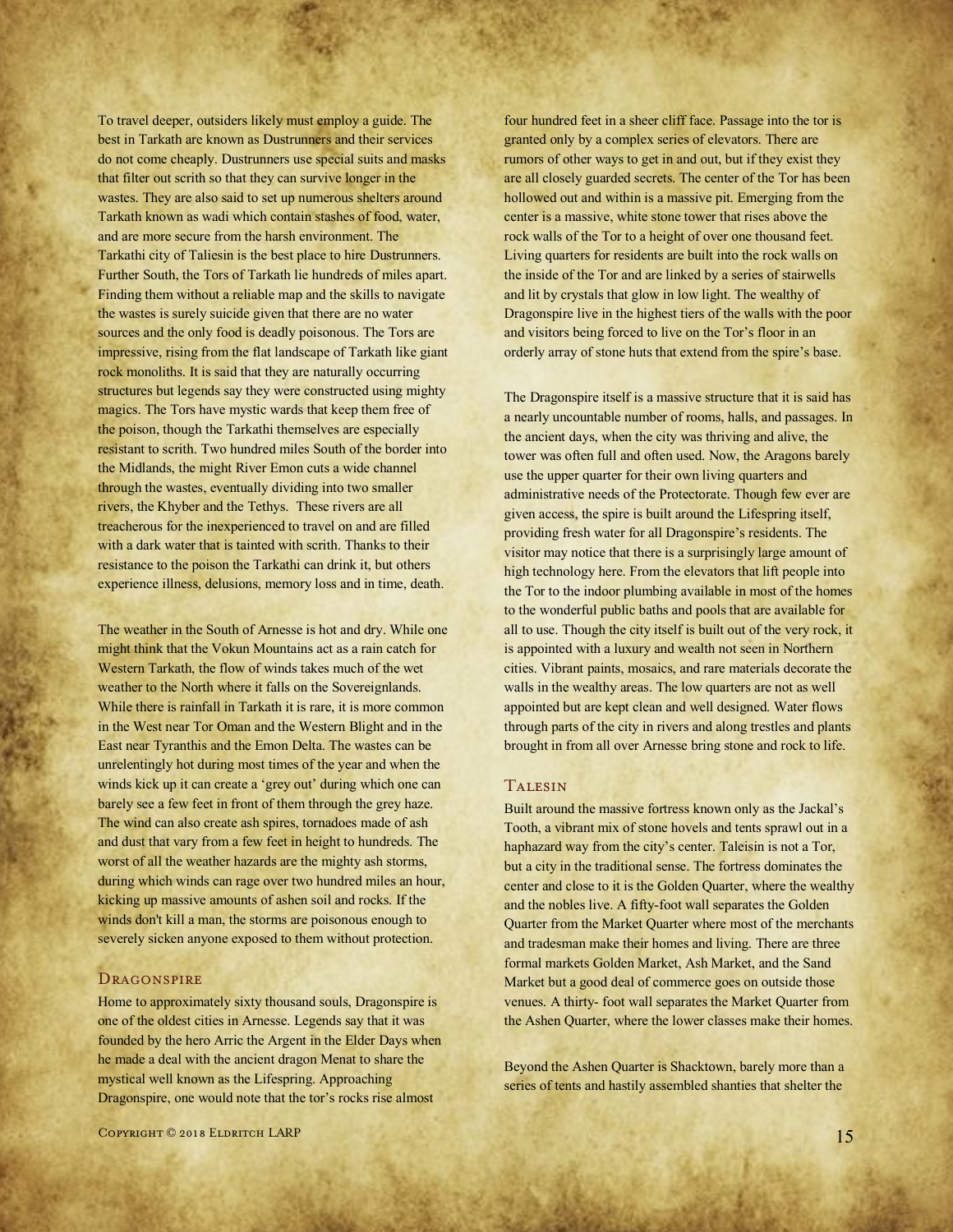homeless and those with no useful skills. Life in Shacktown is hard and dangerous. Even though the amount of scrith and ash in Taliesin is less than in other regions, living out in the open air without any kind of protection can be hazardous to one's health. The city guard does not patrol Shacktown and the crime rates are high; thefts, murders, and muggings happen every day. Taliesin sits at the end of the longest highway in Arnesse, the mighty Aurean Road. A near constant stream of caravans, carts, and travellers on foot passes under the gates to the Market Quarter under the watchful eye of the Golden Guard, the city's official watch for Taliesin. This city is frequented by quite a few from the North who want to get a 'taste of the South' but not risk travelling deeper into Tarkath. A thriving tourist trade has cropped up and merchants and guides cater to outsiders who come to Taliesin with full coin purses looking to sample some exotic pleasures from Tarkath.

#### **SERAPIS**

The sirat of Serapis is located a hundred miles to the East of Taliesin, South of the Spires of Castellan. The term sirat comes from the ancient tongue and means 'sanctuary'. Sirats are not as large as Tors, but feature significant respite from the wastes and some type of reliable water source. Many sirats are underground, built into caverns and cravasses to keep off the heat and dangers of the wastes. Sirats lie far out of reach of the Tors, the nobles, and their armies and they very often become havens for those who are disaffected or outcast from mainstream Tarkathi society. Serapis is an underground sirat and is reached by descending a long lava tube into a wide cavern that leads to a series of caves and tunnels beneath the foothills of the Spires of Castellan. Less than two thousand invididuals regularly make their home here and about half of that population is somewhat transitory.

Serapis is run by Master Jafer Pyon, a highborn son of the former rulers of Taliesin. There's no formal market in Serapis but the taverns and grottos are said to be the place to go if you are looking for goods or services that can't be found anywhere else. It is said that in Serapis for a price, anything can be acquired or accomplished. Quite a few criminals and undesirables make this place their home, laying low in a haven that no noble or law man would dare show their face.

#### **HAGGA**

The sirat of Hagga lies a hundred miles to the Southwest of Serapis. It is a refuge for the poor and diseased ruled by no lord. Once Hagga was said to be a haven for the wealthy, a paradise amid the wastes. Now it is only haven for plague and the gangs of infected who have organized themselves into rowdy organizations that control sections of the ruined city.

The strongest of these gangs is known as the Temple of Rot, led by an insane zealot known only as Jodah. Rumors abound that they perform rituals, sacrifices, and even cannibalism.

#### Dokaal

Dokaal is a sirat that lies along the Scaled Road to the West of Tor Oman. One of the few sirats that is not below ground, it is said that Dokaal was built around the remnants of an ancient guard outpost from the days before the Great War. Western Tarkath has always been a tumultuous region, with various groups of Tarkathi who live beyond the reach of the Tor's nobles surviving in any way they can manage. While House Aragon tries to patrol the Scaled Road, the dangers of raiders from the Withered Forest or the hills of the Vokun Mountains is always a threat to trade, commerce, and travellers. Dokaal is ruled by a man named Farok, a self-appointed Trade Prince. Farok came from the West just under five years ago. He brought with him a band of hired mercenaries that some say were backed by coin from the Free City of Orn. He defeated a bandit lord named Assan who had controlled Dokaal and was using it as a base to raid caravans all along the Scaled Road.

Farok has restored a bit of order to Dokaal and while it houses less than five thousand residents, it is a thriving sanctuary that serves as a staging base for trade in the West. Dokaal is still very much a frontier settlement, with very few comforts. Farok does little to enforce the law and crime is common, especially theft. Raids from the wastes happen now and then but as more wealth flows into the sirat, it becomes a bigger target for those brave raiders desperate enough to attack it.

## **NEKROS**

Nekros is a sirat that sits at the juncture of the Rivers Emon, Khyber, and Tethys. Nekros sits on a wide plain less than twenty miles from Dragonspire. The seat of the Protectorate is so near that the great spire can be seen in the distance on a clear day. Upon approach one would see a huge pyramid made from black stone rising four hundred feet from the waters where the three rivers meet. This is the Ossuary. Four black stone obelisks are placed on each side of the pyramid, rising to a height of two hundred feet and covered in ancient runes. It is here that the people of Tarkath bring their loved ones, nobles, and heroes to seek the final burial rites that will ensure a peaceful transition into the afterlife. Though like many things in this world, these rites are expensive and often only for the wealthy or very successful. More than a few Tarkathi are buried in tombs and graves near their homes and never see Nekros. There is always a concern that those who do not receive the rites will return as spirits or undead to haunt the living until they are properly laid to rest in Nekros.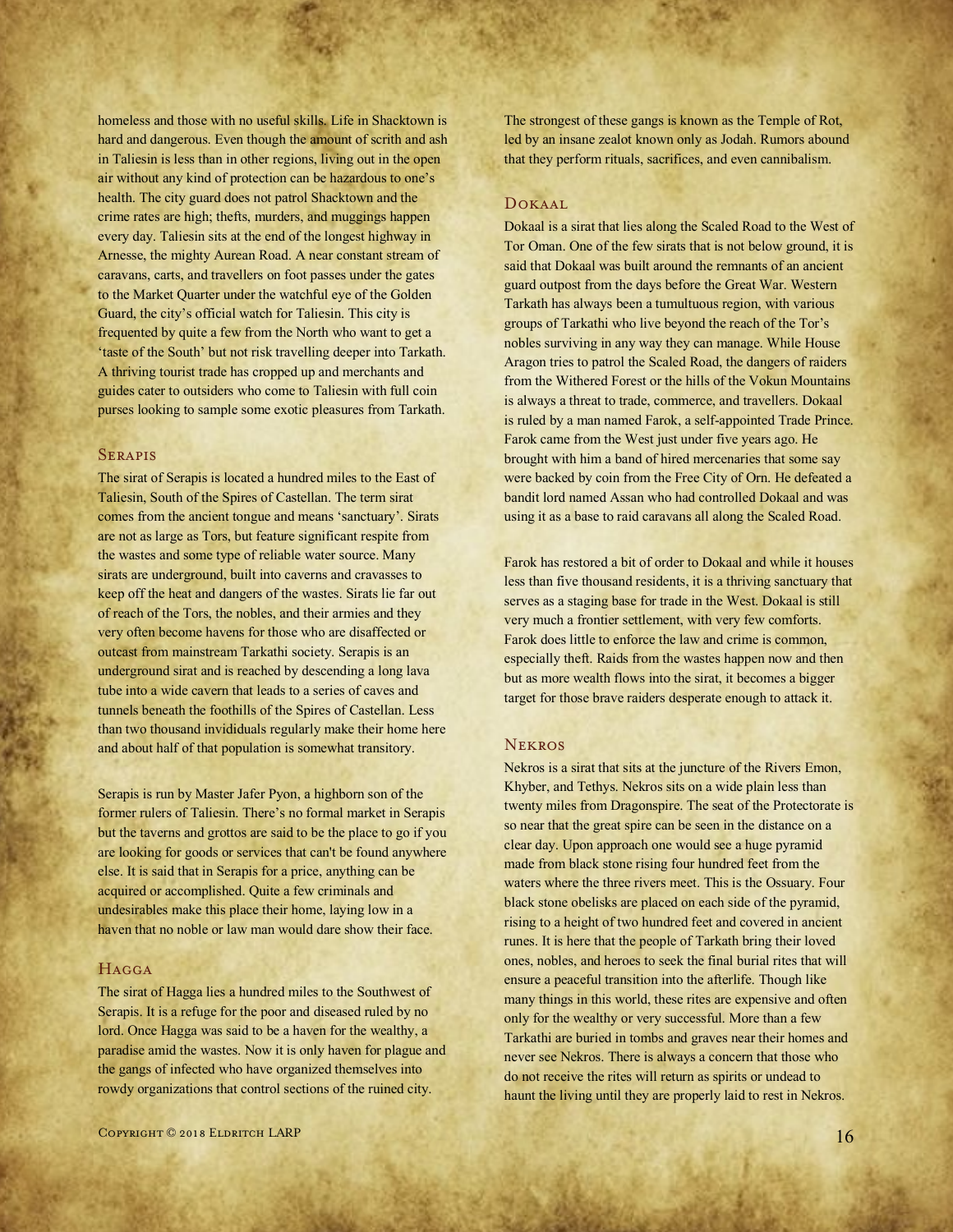There are no bridges that cross to the pyramid so those who seek admittance to the Ossuary must pay a black robed figure known only as the Ferryman for passage across. The boat ride is costly and more than many can afford, but people are often willing to scrape together whatever coin they can to ensure their loved ones will have a safe journey into the afterlife.

The Ossuary is not the only thing in Nekros. Along the banks of the rivers are gathered a collection of stone buildings, temples, and shrines that make up the sirat of Nekros. Though less than a thousand people make this their permanent home, an industry has risen here to support those who come to bring their deceased to the Ossuary. There are taverns and inns where people can stay and take refuge but little in the way of trade or industry. An aire of mysticism in Nekros attracts those who seek to make coin off the bereaved. Seers are commonplace on the streets and for enough coin one can find someone who can allegedly contact a deceased loved one. For those who cannot afford the services of the Ossuary, less official burial rites can be purchased from local gravekeepers and the body interred in a necropolis not far outside of town.

#### THE DRAGON GATE

Anyone seeking to enter Tarkath from the West along the Scaled Road would find themselves face to face with a hundred-foot wall that stretches for almost fifty miles between the Vokun Mountains and a Southern spur known as the Dragon's Fang. Blocking the way into Tarkath is a massive portal and attached fortress known as the Dragon Gate. The gate itself is over one hundred feet high and said to be made of a rare metal that is stronger than steel. The gate itself has two dragons carved into it, one into either door and is ornately decorated with reliefs that rival the metalwork of House Richter. Written into the door in High Tarkan are the words *'Nid hokoron aal rahn'* which means 'No enemy may pass'. Indeed, the mighty Dragon Gate has never been broken and never been successfully sieged. The fortress itself could easily house ten thousand troops but in modern days only a thousand Aragon soldiers known as the Westwatch are stationed here.

# THE DEAD KINGDOM

To the East of Tor Emon is an area of the land known as the Dead Kingdom. Little is known about this place as so few who have gone there have ever come back alive. Those that have, were all changed, driven mad by whatever they saw there. It is said that within this cursed place, whole cities of old lie abandoned, eternal tombs to ancient civilizations the world has long since forgotten. It is a place of shadows and

nameless horrors that does not welcome the living. Stories of what truly lies within are as many and varied as the teller, speaking of lost lore and treasures beyond reason. Not a few intrepid adventurers are tempted to plumb the depths of those hoary crypts, seeking power, wealth, and fame. Of those that go there, few ever return, swallowed by the darkness within.

# HOUSE & GUILD RELATIONSHIPS

The following details how the people of Tarkath generally feel about certain factions in Arnesse. This informaiton is to be taken as in-play by you and other members of this faction.

## House Innis

The ancient forest of Thornwood, home of House Innis, is far to the north of Tarkath. To many Tarkathi, who have never even seen a tree, the Thornwood seems a place of mythical wonderment. Said to be a forest of lush green flora as far as the eye can see, there are not a few Tarkathi who even believe that such a place exists or could exist in the world. The people of the Thornwood are said to be followers of the old ways, and while many Tarkathi have never met a Woodfolk, they feel a strange kinship with them. It is said that centuries past, the noble families of Innis and Aragon were once allies and that they share much in common as far as their goals in Arnesse. It is extremely rare that any member of House Innis or any visitor from the Northern Reaches is ever seen in the southlands, and to most Tarkathi, the mysterious Woodfolk of the Thornwood remain creatures of tales, myth, and legend.

#### House Rourke

While many Tarkathi who live outside of Tyranthis have few dealings with House Rourke, they are well known to many in the South. To people who live in a waterless wasteland, men and women who make their lives on the water sailing on ships seem exotic and exciting. Their reputation as scoundrels and cutthroats has turned them into the subject of more than a few tales and stories that detail their exploits on the high seas. Those within Tyranthis have frequent dealings with the Rourkes who operate out of nearby Blackwatch Bay. They have learned that the Sea Lords can be the rakish criminals that stories make them out to be but that they also have their own unique sense of honor. They are a proud people who value freedom perhaps even more than those in Tarkath. The nobles of Tarkath have had good dealings with the Rourkes and the two factions share many common values and goals. One thing that all Tarkathi know well is to be careful when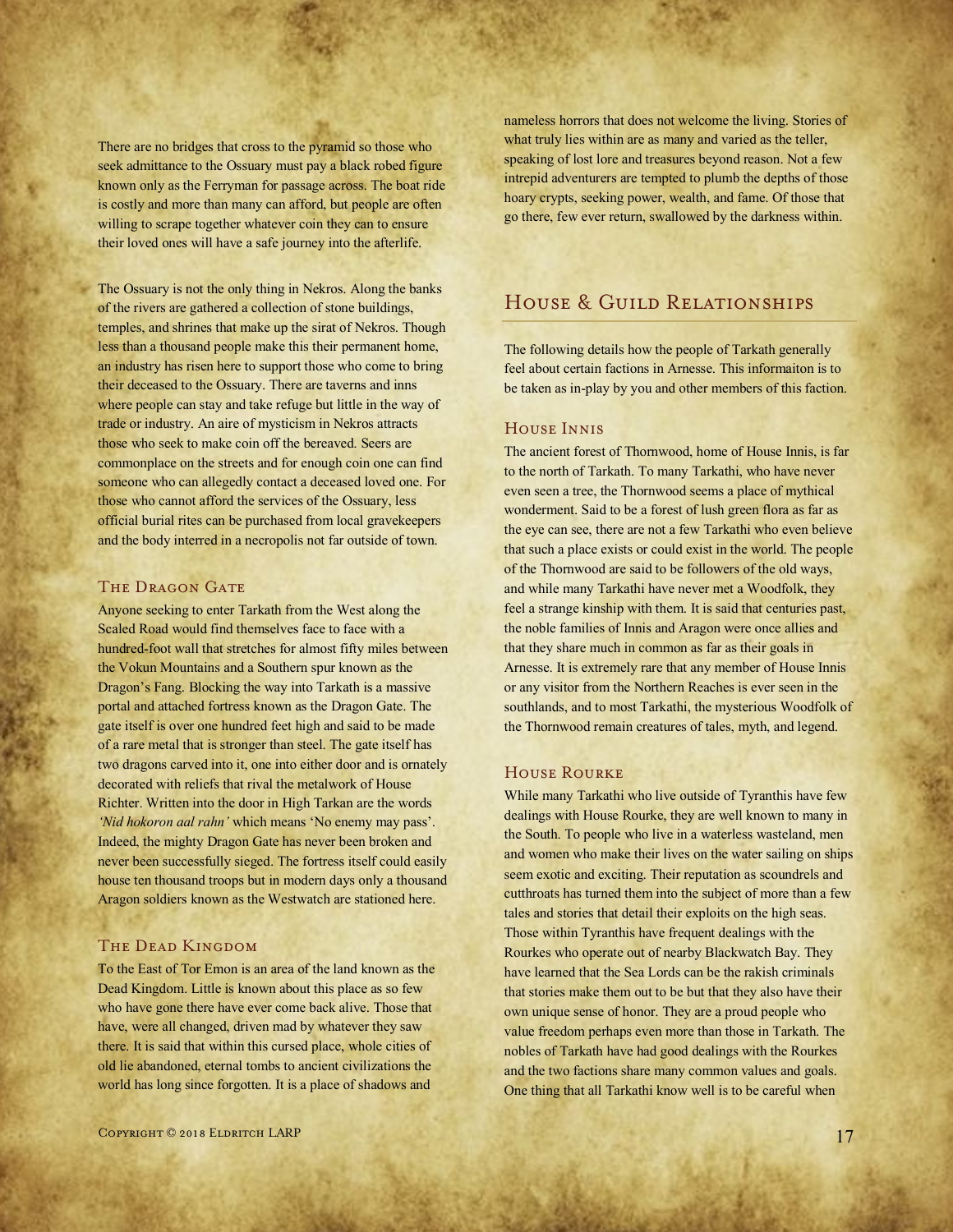trusting a Rourke as they may have a code, but they are well known for crossing a deal when it suits them. It is this fact that causes many in the strongly honor-bound Tarkathi culture to look down on or take pity upon the Seaborn. Tales are told of well-intentioned Tarkathi attempting to redeem a Rourke, only to have the Seaborn always succumb to their natures.

## HOUSE HALE

In the dry, desolate wastes of the South, the concept of snow and ice are something that most Tarkathi could never even imagine. Some have likely heard stories of the majestic, windswept tundra of the Everfrost, but those tales are of a far-off place that seems more like a mystical realm than an actual place in the Kingdom of Arnesse. Tales also have reached the South of towering men with heavy beards, wearing furs of beasts who are savage, merciless, and utterly fearless in battle. One would be hard pressed to find someone in the South, save perhaps an occasional well-traveled merchant, who had ever met a Northman, let alone knew anything about their culture. Even many of House Aragon's nobles know little about House Hale and its vassals, having so little contact or even a strong reason to pursue meaningful diplomatic relations. Those few tales which make their way South speak of the Everfrost as a frozen, ghost-cursed wasteland in which the horrors of the ancient world stalk the night seeking the blood of the living.

# House Corveaux

House Corveaux has had a tumultuous relationship with Tarkath over the years. Even though both societies greatly value the concepts of freedom and fair treatment of their people, the differences in general morality and ancient grudges have kept them from ever being true allies. They share a border and most Tarkathi look upon their lush, green lands with envy. It is not uncommon for a Tarkathi of means to have traveled to the Midlands and perhaps even spent time there. Most find the experience to be pleasant, but restrictive, as the Midlands tend to be a place where virtue conquers vice, and the open-minded and carefree people of Tarkath quickly find themselves longing for home. Many Tarkathi view the Freefolk of the Midlands as a sibling who made different life choices. Quite a few Tarkathi have attempted to seduce a Freefolk to join them in their pursuits and they sometimes are successful. In return, the Freefolk are often hostile and even aggressive about their dislike of Tarkathi, often judging their lifestyles as debauched and dishonorable. Still this has not dissuaded the Tarkathi from idealizing the colorful, valorous Knights of House Corveaux, and tales are often told of their exploits. In recent years, the marriage of Lady Emmeline Corveaux to Rylen Aragon, Lord of Taliesin has opened a door to a stronger alliance between these two ancient rivals.

#### House Blayne

House Blayne's lands are in the Hearthlands, to the North of the Midlands and are best known in the South for their strong, zealotrous adherence to the Aurorym faith. House Blayne is a newer power in the world, having just been made a great house several centuries earlier and acquiring its Protectorate only within the last decade. Tarkath itself has been a realm in the greater Kingdom for over seven centuries and its culture is well over a millennium old – easily one of the most ancient in all Arnesse. Many in the South look upon the Blaynes as little more than children, raucous upstarts embracing a misguided path. The Tarkathi's feelings on the Aurorym in general vary from disregarding them as an upstart religion to concerns that the faith of the Dawn may be a force that will destroy the Kingdom of Arnesse. The Blaynes have sent emissaries and priests to Tarkath and all have been greeted with a mix of caution, skepticism, and even open hostility. Many Tarkathi are fearful of those who follow the faith and will shutter their windows and take their children inside at the sight of a priest or a Hearthlands delegation. Not all Tarkathi feel this way, however. There is a growing movement that says Tarkath must discard the old ways and embrace the change that is coming to Arnesse, including the Aurorym faith, which continues to quickly grow in strength, size, and popularity.

#### House Bannon

The second of their neighbors to the north, the Tarkathi have had a long-standing feud with House Bannon, their vassals, and the residents of the Sovereignlands. The origins of this are said to date back hundreds or even thousands of years, but the Tarkathi consider House Bannon to be the ultimate embodiment of tyranny, suffering, and oppression in Arnesse. Over the years, the Bannons have shown a willingness to do anything necessary to acquire and maintain power. To a people who value freedom, honor, and fair treatment, the actions of the Bannon nobles are both detestable and dishonorable. That they have been so successful over the years at maintaining the throne has been a source of great shame for many Tarkathi and to point this out to one is likely to raise their ire. Despite their feelings, the Tarkathi understand that the Bannons are a powerful house that commands the throne and many allies. While Tarkathi will speak ill of the Bannons in secret, they offer them grudging respect to their face. A Tarkathi will rarely pass up an opportunity to foil or embarrass a Bannon, a conceit that sometimes causes them a great deal of trouble given Bannon's dislike for losing. Many in the South see the Bannons as the source of countless wicked plots and tales often depict them as puppet masters, with the rest of the Kingdom as little more than marionettes dancing on strings at their command. The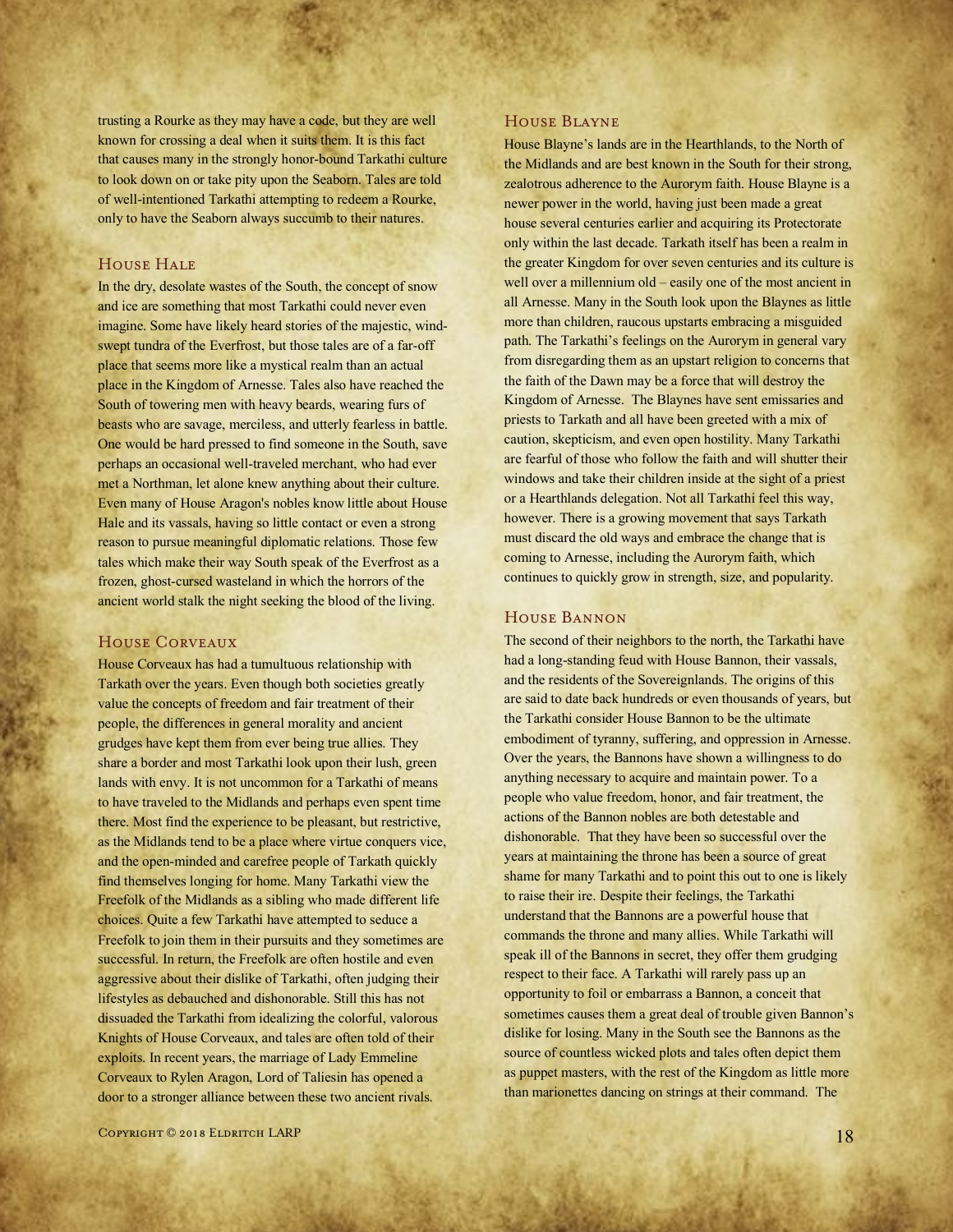noble families of Aragon and Bannon have had a mixed and often tense relationship over the years, and the two are said to be in a constant state of cold war, with each house trying to find a way to undo the other through political manevering. Of late, disatisfaction with King Giles II has had some Tarkathi calling for House Aragon to go to open war against the North.

# HOUSE RICHTER

Heartless. Fools. Murderers. These are just a few of the curses amd epitaphs that the people of Tarkath use for the members of House Richter. The source of this hatred are the stories of the Richters being the House which, in ages past, was the one primarily responsible for the death of both the Gods of old and the Tarkathi dragons. This is a slight which the people of Tarkath have never forgiven the House of Iron for and many modern Tarkathi have sworn Shere, blood oaths, to see the Richters dead and their house destroyed. House Richter and its vassals are not welcome in Tarkath. If anyone openly displays their heraldry, they are often attacked and killed, captured, or driven out. Those of Richter blood who live in Tarkath, do so under someone else's protection or they have chosen to have their origins and allegiances remain hidden. Stories about the Richters and the people of the Dusklands tend to be wild and fantastic and in almost every one they are heartless villains who use machines and guns to trample the free and the weak under their iron boots. For many in the South, the rigid, inflexible, mirthless Richters are the very antithesis of the freedom and passions enjoyed by so many Tarkathi. The only thing that keeps both the noble families of Aragon and Richter from going to war with each other is the distance between their two lands. When the Shardmount, a volcano within the Dusklands, erupted and destroyed huge swaths of the Richter's land, many Tarkathi openly celebrated their suffering and proclaimed that the misfortunate was divine retribution for the Ironlord's numerous profanities.

#### THE APOTHECA

The Apotheca are a regular sight in the South. Tarkath is said to be the birthplace of their order and besides the Apotheon in Highcourt, their largest enclave, the Ashen Tower, lies in the city of Tor Oman. Most of the people of the South are very familiar and comfortable with the presence Magisters in their daily lives. They are regular fixtures in most Tors and sirats; almost every noble of standing has several on retainer. In addition, the wares of the Apotheca are common sights in the markets and bazaars of Tarkath. They are so common that even the average person knows or understands what several different elixirs, tonics, or decoctions do and may use them on a regular basis. In addition, the Apotheca have made learning more available in Tarkath and while the average commonfolk

Copyright © 2018 Eldritch LARP 19

is not any more likely to be literate or learned, the prevalence of books, scrolls, and other written materials is higher in the South than in any other place in Arnesse. Tarkathi have also learned that while a Magister can be incredibly useful and helpful, they can also be eclectic, fickle, and even dangerous. A Magister's first love is for knowledge and secrets and they let few things stand in between them and the object of their interest. Thus, while Tarkathi view Magisters in a positive light, they are not always completely trusted. Dark rumors about the Apotheca whisper that some particularly insane Magisters have been known to kidnap people and subject them to vile and illegal experimentation against their will.

# The Fayne

The Fayne Moirai are a mysterious group of female oracles and fateseers who are best known for being advisors to the nobles. While they are popular in some realms in the North, the Tarkathi courts have largely minimized their influence. The Tarkathi value their freedom more than almost anything. Many reject the concept that they are controlled by Fate and therefore not free to make their own choices. Thus, many people in the South look upon the Sisters with a mix of skepticism and distrust. The Sisters have something of a reputation as storytellers, for they walk among the people, spreading tales and stories of the ancient days before the rise of the Kings. Despite their misgivings, the people are often held rapt by their tales and in awe of their oracular abilities. For while the Tarkathi believe in their ability to control their own destiny, they cannot deny the gifts of the Fayne Moirai are real and powerful. In some ways, they are the living embodiment of the mysticism and old ways that so many in Tarkath believe should not only prosper in Arnesse, but grow stronger. However, the fact that they are so deeply shrouded in secrecy makes it difficult for the commonfolk to look upon them as more than unnatural anomalies or spooky harbingers. Wild, lascivious tales are often spun about their lives which often consist of political scandal, rampant drug use, forbidden rituals, and sexual promiscuity with the wealthy and powerful.

# The Hexen

Tarkath is an ancient land filled with many dangers. The wastelands are home to creatures so deadly that their poison could kill a grown man in hours and beasts from the pages of a storybook are still said to prowl the Deep Wastes. When darkness falls, some places in the wastelands are filled with the howls of the dead, as the ghosts of those who died upon the cursed soil still haunt the land and seek the warmth of the living. Long ago, the Tarkathi learned that they must be strong enough to fight those creatures or avoid them and thus, they do not often call upon the services of the Hexen. Some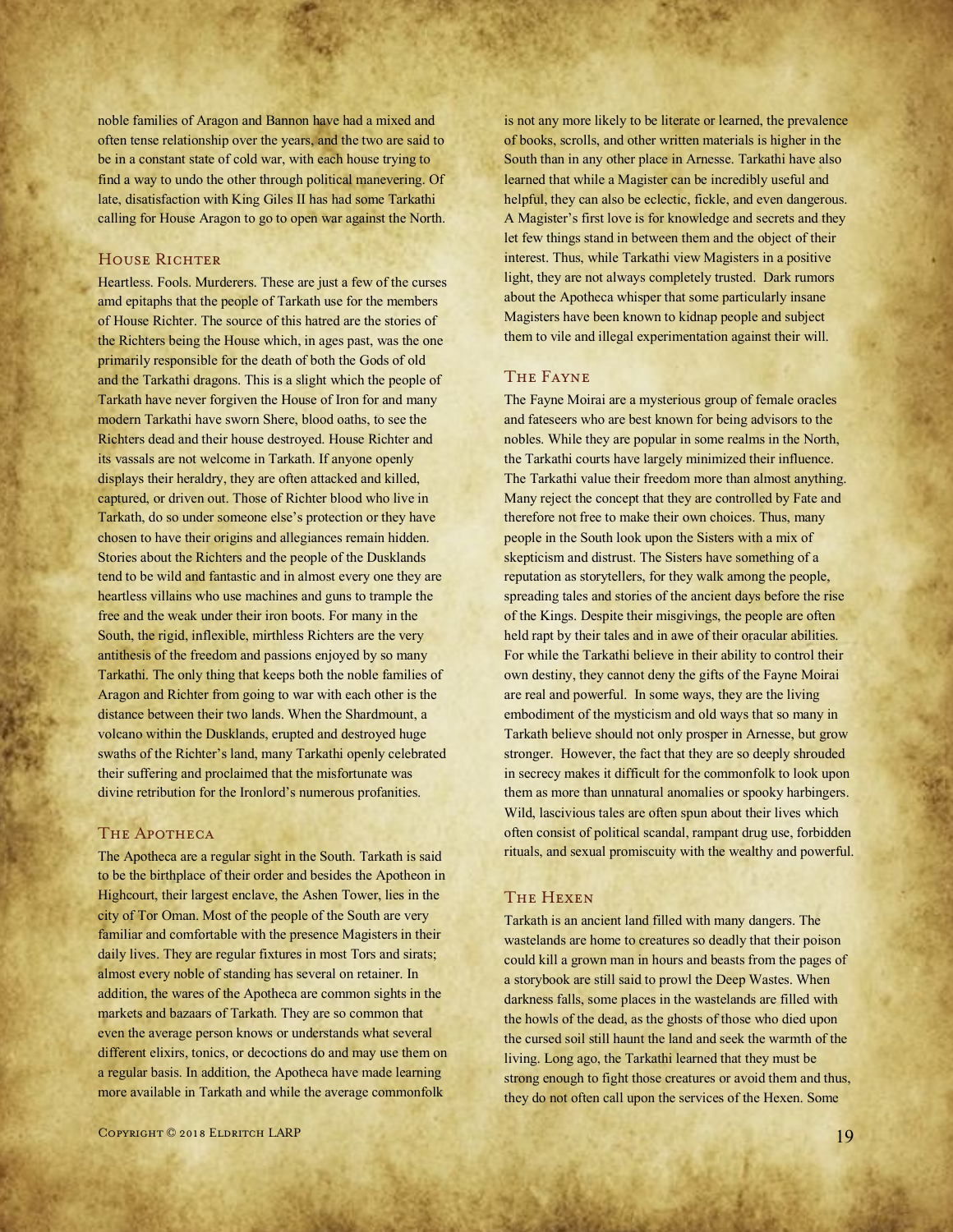Tarkathi find it amusing that the 'soft' Northerners had to create an order to deal with threats they were too weak or fearful to confront. This, combined with the fact that Hexen work alone and are reluctant to hire guides to help them survive the wastelands, means that they are rarely seen in Tarkath. It is also said the Hexen are associated with the Aurorym faith, a fact that makes them generally unwelcome in the South. It would be rare if a Tarkathi knew that the Hexen existed and rarer still if they had met one in person.

#### **THE CIRQUE**

Like the Apotheca, the Cirque guild is a common sight in the lands of House Aragon. Trade, commerce, and craftsmanship are all strongly familiar to the people in the South and many make a good living off those businesses. The troupes of the Cirque are all extremely active in their local communities, helping the common people and providing for the poor and less fortunate. Because they don't let nobles join their ranks, the Cirque is seen as a check and balance against the power of the nobles and it's not uncommon for them to use their wealth and influence to negotiate on the behalf of commonfolk. To many the Cirque are local heroes and many aspire to join their ranks, even if it means only working as a roustabout or laborer. The Cirque also have a very good relationship with House Aragon and have almost unfettered access to all the Tors throughout Tarkath. This means that the Cirque are regular fixtures in most people's lives and the arrival of a caravan can be a source of great joy and excitement for a community for it represents fresh supplies and access to the outside world. Many realize that there is a darker side to the Cirque; that they may be deeply involved in Black Market and other illegal dealings. But most people claim those actions are only illegal by the King's Law, which most Tarkathi refuse to obey anyway. In some ways, the more the Cirque disobey the King's Law, the more heroic they become to those who would otherwise lack the strength to stand up to the Bannon rulers.

#### The Aurorym

The Aurorym are viewed with distrust and skepticism by many Tarkathi. Once, the Tarkathi were a deeply faithful people, loyal to the Old Gods in centuries past. But when those Gods were taken from them by the greed of mankind, a bitterness crept into the hearts of many about faith. Quite a few Tarkathi fail to believe that the Aurorym faith is real. They contend that the Gods are dead and that no higher power can exist to grant them their gifts. Thus, many in the South feel that the religion is a scam, a dupe, or that their power is not coming from where they believe it does. In addition, the mindless zealotry that the faith demands combined with the almost adoration of a glorious death leaves many Tarkathi

 $C$ opyright © 2018 Eldritch LARP 2009

skeptical that the religion encourages and kind of free will or thought. These factors combined with the fact that the Aurorym who have visited the South have consistently brought with them malcontent and promises of apocalypse, have led many Tarakthi nobles to restrict access to their fiefs. The people are Tarkath struggle to survive in a harsh land and are taught to be strong from birth. They are not equals, but all the people are treated well by their rulers and provided for if they contribute to the community. The Aurorym faith takes hold best in places where the people struggle beneath the yoke of tyranny and though many missionaries have tried, the Aurorym faith has not taken hold in the lands of the South.

# PLAYING A TARKATHI

"*Polish comes from the cities; wisdom from the desert."*

#### *Frank Herbert, Dune*

The people of Tarkath are a proud, passionate lot who have built an empire that last lasted over one thousand years in one of the harshest environments in Arnesse. In many ways, the wastelands have come to define the people of the South. There is a saying among the Tarkathi that people do not shape the wasteland but that the wasteland shapes those choose to enter it. The Tors and sirats provide refuge and a good life for many who live in Tarkath. But beyond those sanctuaries is the very real threat of death in a land that is harsh and unforgiving. The wastes kill both the common man and the noble in equal measures. This has brought a level of social equality to Tarkath that is unique in the Kingdom. The necessity for the entire community to work together to sustain life has made every member within it of great value. All the lower castes of Tarkath are Serfs and while they are bound to a noble family they have no written contract. Each is bound via a blood oath called a Shere to serve loyally in exchange for protection and resources. Though this may seem cruel, it pales in comparison to the heartlessness of the world in which they live. Tarkathi nobles pride themselves on how well they care for people under their charge and while they are by no means equal in standing or position to those of higher class, they are given more freedoms than many of equivalent social rank in other places in Arnesse. Slavery is utterly forbidden in Tarkath and even those who are captured in war as prizes are always sold back to their original noble for a price. This price is known as the Homdar - or the blood price. In the rare cases that this price is either not paid or offered many choose to take their own lives to honor their existing Shere rather than break the blood oath that they have already made to a lord.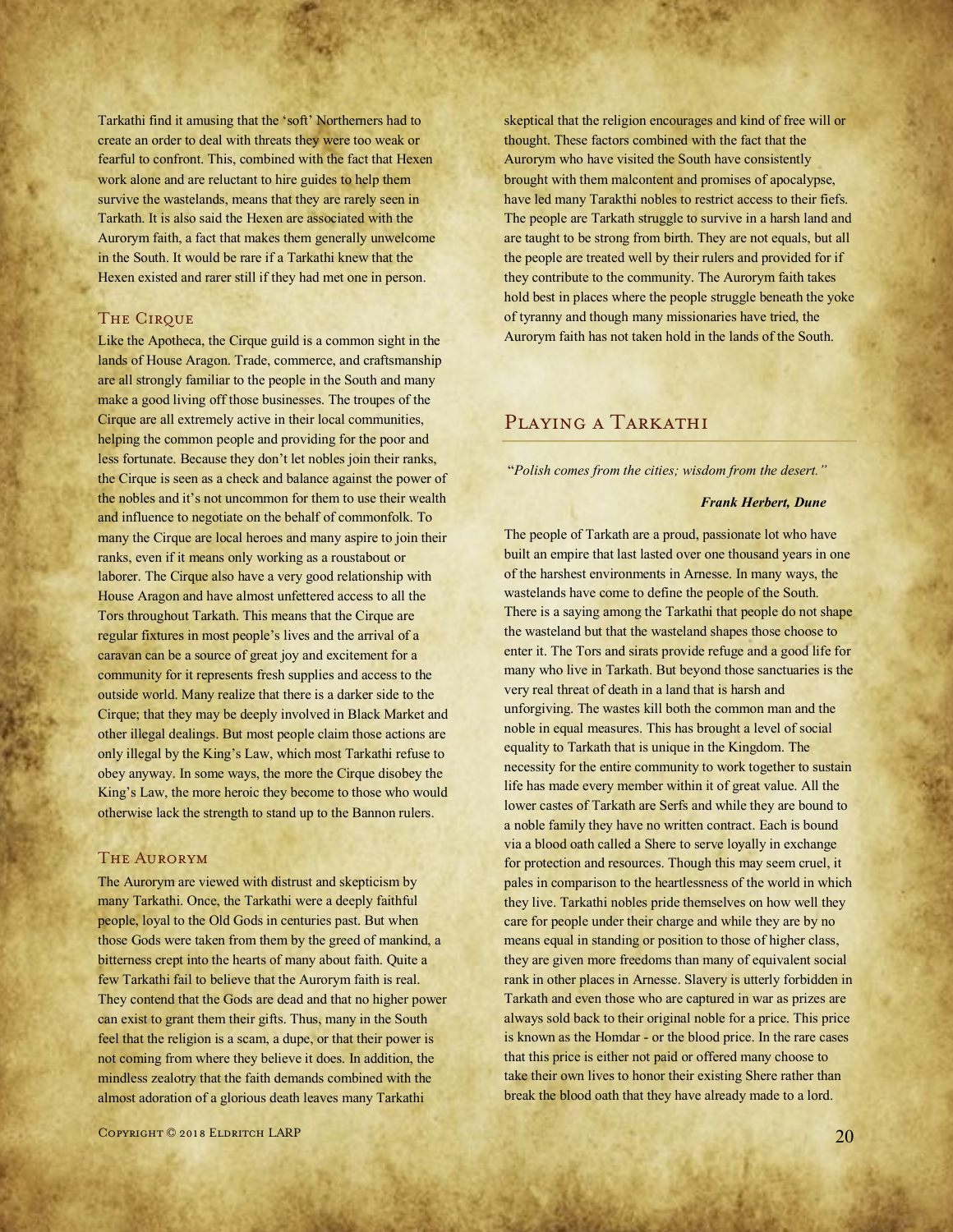Most Tarkathi place a high value on honor and oaths are taken very seriously, especially when sealed with blood. They detest tyranny and the hoarding of wealth, instead choosing to share what they have in a genuine sense. This is not to say that people of the South are utterly selfless; they know resources are not without limit and choose carefully to whom they give kindness. They have a strong sense of family and loyalty to their people and to their land. This does not apply to Outsiders or Sikun as they are called and to many who visit Tarkath find the people distant and even distrustful. These are a people who spend their entire lives living in extremes and they tend to live their lives in extremes. Once a Tarkathi has found a cause to believe in, they will fight for it, often to the death and against all reason. When a Tarkathi fights, they are as vicious and unforgiving as the land in which they call home. When loyalty is prized so greatly and passions run so high, it is not uncommon for them to fight amongst each other, but they will set aside all rivalries if threatened from an outside power. To survive in such a land requires great skill and personal ability is highly prized in their society. It is said that the wastes kill many but hardens those who survive. It is also said that one Tarkathi is worth three people from the North. Those who have had dealings with them are not quick to dispute this.

The people of Tarkath hail from an ancient and mystical past that is still deeply shrouded in mystery and lore. To many in the North their culture and ways are alien and unnatural. Still, to many their lifestyle can appear exotic and enticing, leading many to be willing to take the risk and indulge the forbidden delights. To those in the North, Tarkath is a place of terror and danger. This is only confirmed by the fact that nobles of House Aragon, particularly those who inhabit Tor Obolus keep mythic creatures such as basilisks as pets. While the basilisk is little more than a house cat is to a lion when compared to a dragon or wyrm of old, it is a huge serpentine creature that spits a venom said to be able to turn a full-grown man to stone in a few seconds. Even the bloodline of the Tarkathi nobility is said to be laced with magic as tales tell that long ago, the most powerful and ancient dragons took on human form had wyrm-blooded children with the most beautiful women of the South. The purest blooded nobles of Tarkath, those of House Aragon, often have vibrant, piercing eyes with a strangely colored hue, a sign that the ancient power of the great dragons of old still courses through their noble veins.

#### Menat's Lament

In the ancient days, the Houses of Aragon and their people were said to have been bonded to the great dragons. Stories are told that their greatest hero Arric the Argent struck a deal with a dragon named Menat to give half his soul to him in exchange for half the soul of the mighty dragon. Since the death of the wyrms almost four centuries ago, the people of Tarkath are said to be living half a life, with one foot in the realm of the living and the other foot in the land of the dead. It has created a pervasive culture of profound sadness that has gripped Tarkath for centuries. It is an open wound that never heals, an omnipresent heartbreak, a depression that no drug or self anesthetizing will fix. The stronger one's noble blood and lineage the stronger they feel the deep suffering and sadness.

This has led to two prominent side effects. The first is that many Tarakthi, particularly the nobility, use drugs or drink on a regular basis to ease the suffering. Many of these, such as Dragon's Breath, are designed to create a heightened, euphoric state but others sedate the user into a dreamlike condition which allows them to drift through their days in a blissful haze. This has led many to call Dragonspire, Dreamspire. Northerners often refer to nobles in the South as the walking dead, for they live and move but with glazed over, distant eyes. The drug culture is pervasive in the South and one can, for a price, acquire any manner of substance to induce any desired state they wish. If one seeks the finest drugs in all Arnesse, Tor Oman, the City of Vapors, has the best apothecaries outside of the Apotheon in Highcourt and its residents understand the value of discretion for coin. Quite a few wealthy Sikun risk travelling to the deepest parts of Tarkath for a tantalizing taste of these forbidden substances.

The second is that the people of Tarkath embrace both life and death without fear. They know their time in this world is short and they enjoy the pleasures of the flesh, for they know when they pass beyond into the Land of the Dead, these things will be denied them. At heart, they are sensualists, who enjoy sex, food, drink, and celebration with a wild abandon that would exhaust most others. Sexually, they are open with their affections and there are very few taboos when it comes to whom one loves or chooses to show their affections toward. All Tors have multiple brothels where one can go to find a willing partner who will, for coin, provide anything and everything asked of them. As a result of this lust for life, Tarkathi families tend to be large and close knit. It is not uncommon for husbands and wives to have open lovers or even more permanent life partners attached to their family group. As a matter of fact, multiple lovers is seen as symbol of power, wealth, and fertility/virility. Bastard children tend